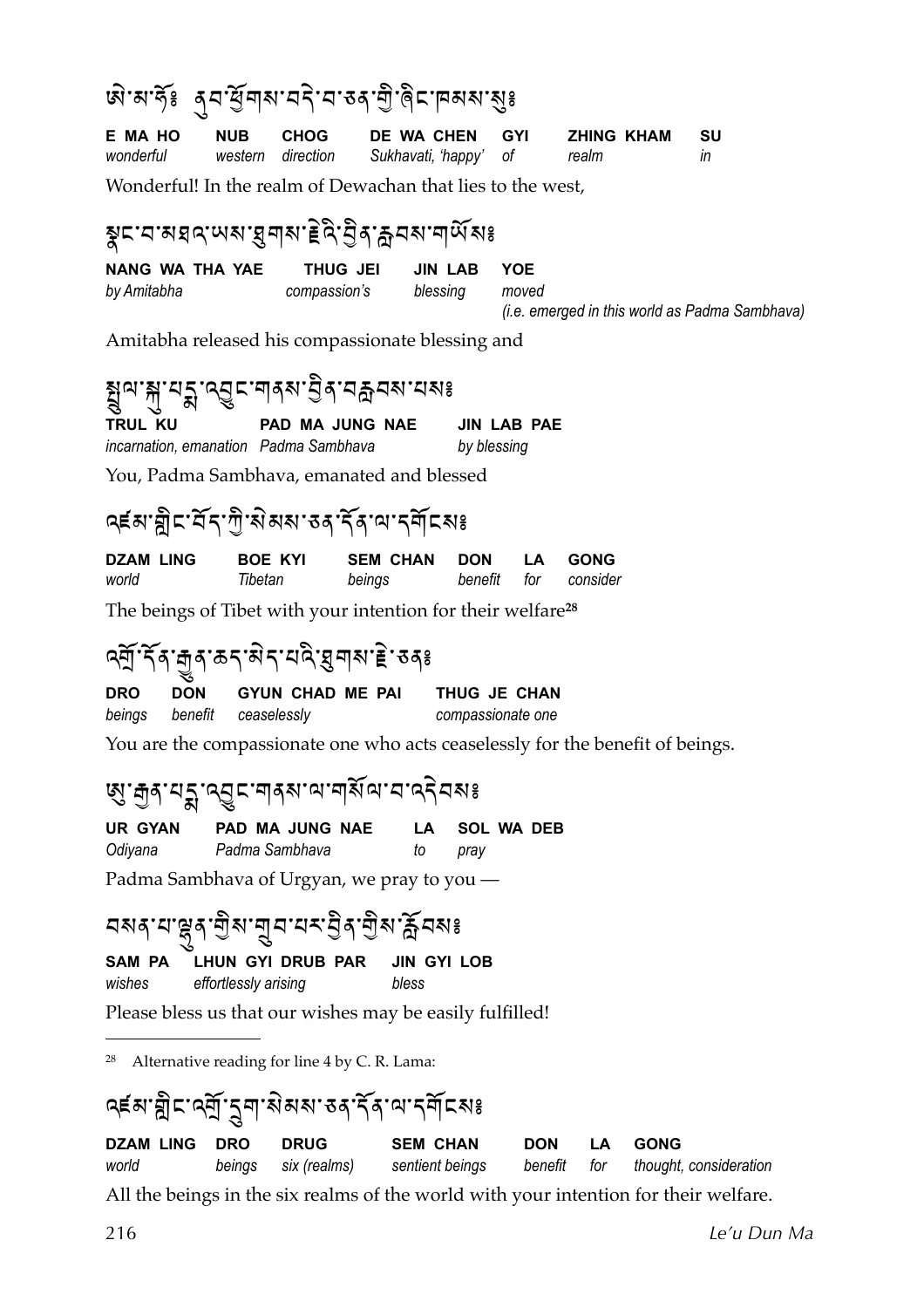Wonderful! In the realm of Dewachan that lies to the west, Amitabha released his compassionate blessing and you, Padma Sambhava, emanated and blessed the beings of Tibet with your intention for their welfare. You are the compassionate one who acts ceaselssly for the benefit of beings. Padma Sambhava of Urgyan, we pray to you please bless us that our wishes may be easily fulfilled!

<sub>নী</sub>ন'ৰ্ম'ন্নী শ্ৰীন'ষ্ট্ৰ'নৰ্বৰ কৰ'ৰ্মঃ TRI SONG DEU TSAN **MAN CHAD NE GYAL PO** king  $(name)$ after, below from King Trisong Deutsan and ๎ॾॴऻॷऀॴॴॎॗऀॾख़ॎॷॎख़ख़ख़ख़ख़ख़ख़ख़ CHO **GYAL DUNG GYUD** THA NE **MA TONG PAR** dharma kina descendants finally not finish until All his royal descendants until the end of his line <sub>ॱ</sub>ਗ਼য়ৢয়੶ਜ਼<sub>ৣ</sub>୶੶ਫ਼৲੶য়৲<sup>੶</sup>৸৲ৼ৾ঀৢ৾৾৽৻৾য়ৣ৾*য়৾ৼ*ঢ়৶ **DU SUM GYUN CHAD ME PAR JIN GYILOB** times three continuously bless Will be continuously blessed in all the three times ॱऀ॔॔ॺॱऀॺॕॣ**८ॱ**क़ऺ॒ॺॱऀय़॔ढ़ॆॱॺऻऄॖॺॱॺऻऄॺऻॱय़ॖॖਃ র্ব **GYAL POI BOD** KYI CHO **KYONG NYEN CHIG BU Tibet**  $\Omega$ dharma friend protecting kina only By you, the sole friend of the king who protects the dharma in Tibet <sub>ਜ਼ॖॕ</sub>ॺॱय़॔ॱढ़ॕॺॱ<u>ॷ</u>ॕॗॸॱॷॕॸॱय़ढ़ॆॱॺॖॖॺॺॱॾ॓ॱॸ<sub>ঀ</sub>ঃ **GYAL PO CHO** CHO THUG JE CAN **KYOB PAI** dharma doing king protecting compassionate one You are the compassionate one who protects the king who practises the dharma.<sup>29</sup> Alternative reading for lines  $4 \& 5$  for non-Tibetans: 29 <u>दॅन् सॅमास रुँस स्रैन सुल सो मार्कुन मार्डे मार्टि</u> इ CHO **YUL** CHIG PO

<span id="page-1-0"></span>**BOE SOG CHO GYI NYEN** friend Tibet etc. dharma practising country <sub>of</sub> only, sole By you, the sole friend of Tibet and all the other countries where dharma is practised.

ড়ৢ*ঀ*৽ঢ়য়য়৽ঌয়৽য়ৢৼৼড়ড়য়ৼঢ়ড়ড়ড়ড়ড়ড় **YUL KHAM CHO** CHO **KYOB PAI** THUG JE CHAN dharma doina country protecting compassionate one You are the compassionate one who protects the lands where dharma is practised.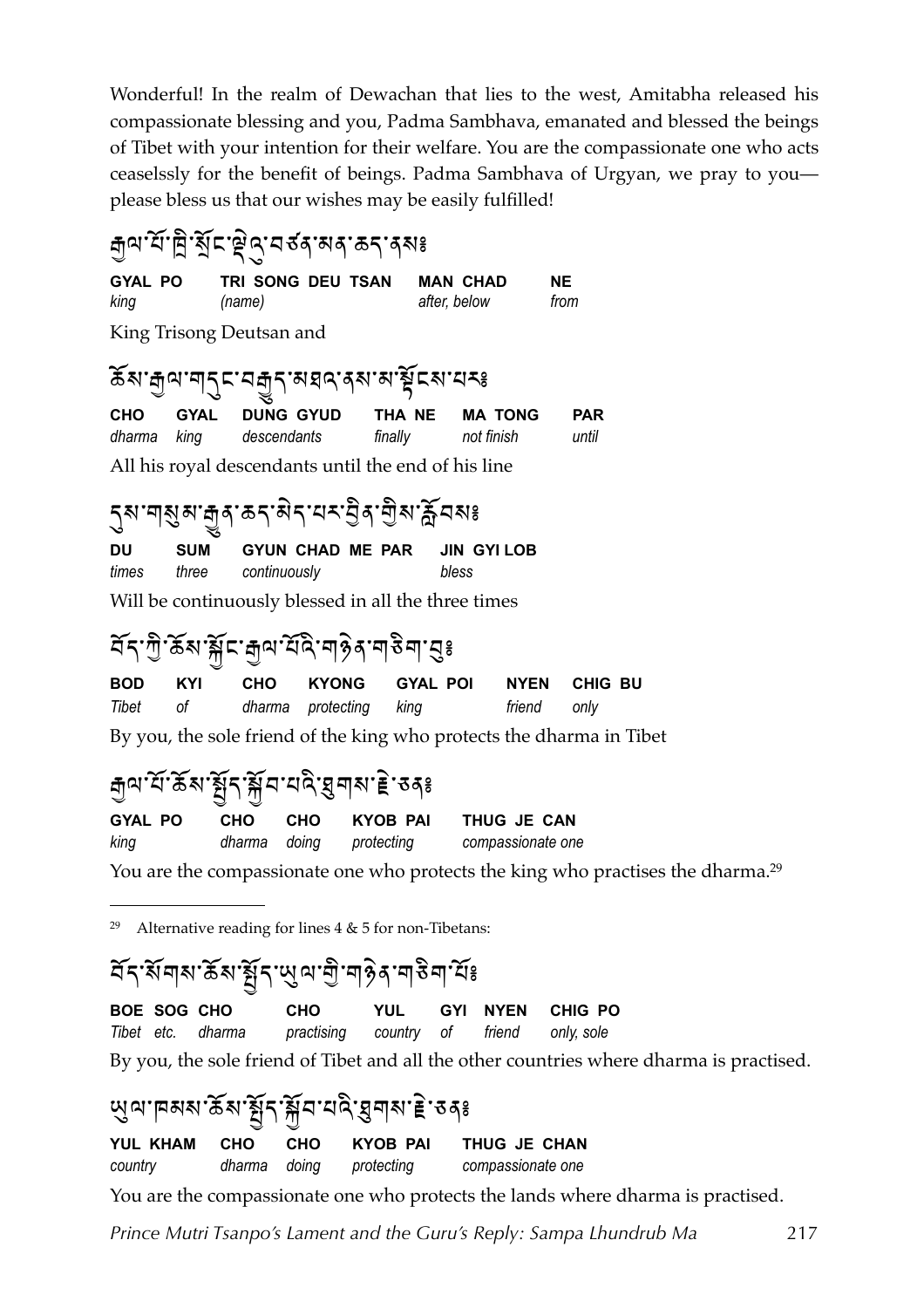#### **छु: तुद् यङ्गु द्व्यु द्वान् विष्ठा व्यायाद्य विष**

UR GYAN PAD MA JUNG NAE LA SOL WA DEB We pray to Padma Sambhava of Urgyan.

#### <mark>ଘ</mark>ଷଣ ସଂଞ୍ଜୁଣ୍ ଶ୍ରିଷ 'ଗ୍ରୁଘ'ସ×ଂସ୍ତିଣ୍ 'ଶ୍ରିଷ'ର୍ଲି ସଷଃ LHUN GYI SAM PA **DRUB PAR JIN GYI LOB**

Please bless us that our wishes may be easily fulfilled!

King Trison Deutsan and all his royal descendants until the end of his line will be continuously blessed in all the three times by you, the sole friend of the king who practises the dharma in Tibet. You are the compassionate one who protects the king who practises the dharma. Padma Sambhava of Urgyan, we pray to you—please bless us that our wishes may be easily fulfilled!

## <u>န</u>ှုန်မြို့နှံ့ရသည့် နည်းပြုပါး မြန်များ မြန်များ

KU NI **LHO NUB SIN POI KHA NON DZAD** body south-west rakshashas. supress doina (i.e. Nyayabling) cannibal demons

Your body is in the south-west supressing the cannibal demons

#### 

THUG JE **BOE KYI SEM CHAN DON** LA GONG benefit consider with compassion Tibetan beings

Yet with your compassion you attend to the welfare of the beings of Tibet.<sup>30</sup>

#### 

| MA RIG   | LOG PAI             | <b>SEM CHAN</b>             | DREN PAI | PAL              |  |
|----------|---------------------|-----------------------------|----------|------------------|--|
| ignorant | wrong views, erring | sentient beings leading out |          | glory, great one |  |
|          |                     |                             |          |                  |  |

As the glorious guide of all those holding the wrong views arising from ignorance

#### ৡ৾ঀ৾ৼৄ৻ৼ৸ৼৗ৾৴৸৻৴৸ড়ৢ৻ৼৢ৻৸৸৸৽৸৽৻৽ঀ৸ৼ৽৻৸৸৻৸৽

| NYON MONG           | DUL KAI        | <b>SEM CHAN</b>             | THAB    | <b>KYI</b> | DUL              |
|---------------------|----------------|-----------------------------|---------|------------|------------------|
| afflictions (anger, | difficult to   | sentient beings suitable by |         |            | control, educate |
| desire etc.)        | educate, rough |                             | methods |            |                  |

You control the unruly afflicted beings with suitable methods.

<span id="page-2-0"></span>Alternative reading for line 2: 30

| য়৸৸৳য়৽৻য়ৗৢৼৣ৸ৼ৾য়৸য়৽৻৽ঀ৾ৼৢ৻৸৻৸য়৾ঢ়ৼ৸৽                                 |            |  |               |                          |  |                       |  |  |
|----------------------------------------------------------------------------|------------|--|---------------|--------------------------|--|-----------------------|--|--|
| <b>THUG JE</b><br>with compassion beings six realms beings                 | <b>DRO</b> |  | DRUG SEM CHAN | DON LA<br>benefit to for |  | <b>GONG</b><br>intend |  |  |
| Yet with your compassion you attend to the welfare of all sentient beings. |            |  |               |                          |  |                       |  |  |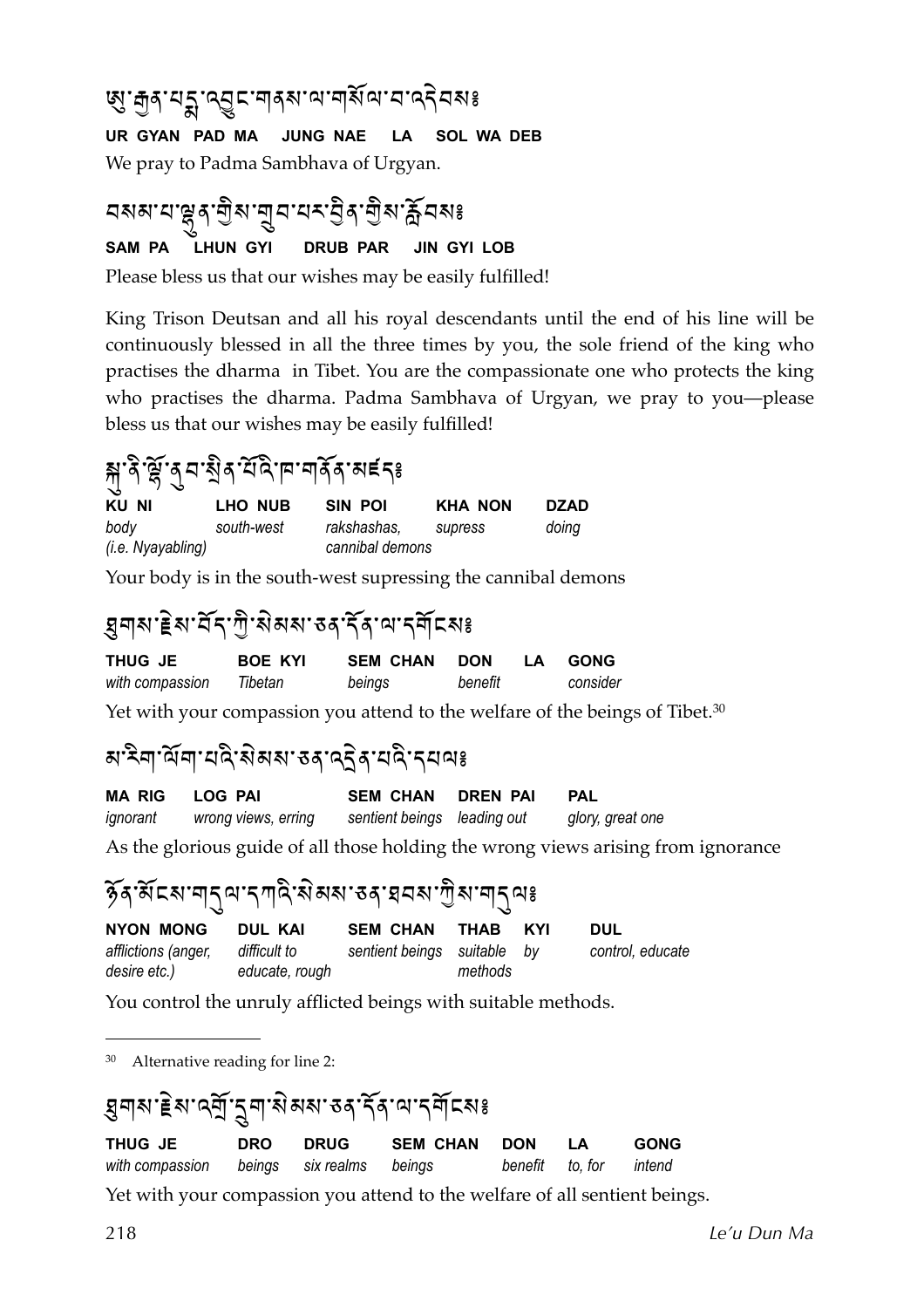ମ $\mathcal{S}$ 'ন|্ $\mathcal{S}$ ा मुंब $\mathcal{S}$ ' क $\mathcal{S}$ ' के $\mathcal{S}$ ' अबेह $\mathcal{S}$ **TSE DUNG GYUN CHAD ME PAI THUG JE CHAN** *compassion love, warm feeling ceaseless, continuous compassionate one* 

You are the compassionate one whose tender love and care flows ceaselessly.

छु : तुद् :यू : त्यू द् : वाद् अ : वाद् विद्यालय करने वस इ **UR GYAN PAD MA JUNG NAE LA SOL WA DEB** Padma Sambhava of Urgyan we pray to you —

### <u>বমম'য'ঙ্</u>লুৰ'শ্ৰীম'শ্ৰুব'যম'ষ্ট্ৰৰ'শ্ৰীম'ক্লবমঃ

#### **SAM PA LHUN GYI DRUB PAR JIN GYI LOB**

Please bless us that our wishes may be easily fulfilled!

Your body is in the south-west suppressing the cannibal demons yet with your compassion you attend to the welfare of the beings of Tibet. As the glorious guide of all those holding the wrong views arising from ignorance you control the unruly afflicted beings with suitable methods. You are the compassionate one whose tender love and care flows ceaselessly. Padma Sambhava of Urgyan, we pray to you please bless us that our wishes may be fulfilled.

### รุส : ธุ รัฐ <sub>ๆ</sub> ส : ส ส : ส ส : ส ร ส : ส ร ร ร ร

| DU | <b>NGAN</b>            | NYIG MAI                                     | THA | LA THUG PAI   | <b>TSHE</b> |
|----|------------------------|----------------------------------------------|-----|---------------|-------------|
|    |                        | time, period bad, evil degenerate, dregs end |     | at reach.come | time, when  |
|    | (i.e. the present age) |                                              |     |               |             |

During this evil time at the end of the degenerate period

#### สะ ริ: รุสัธราชิ ริส. 25 สุร

| NANG RE GONG RE BOE KYI DON LA JON                    |  |  |  |  |
|-------------------------------------------------------|--|--|--|--|
| morning each evening each Tibet of benefit for coming |  |  |  |  |

You come each morning and evening in order to benefit the beings of Tibet.<sup>31</sup>

### $\delta$ ้) สิราตุธราชธุรกรุง สิงหาร์ หรับ

| NYI                                                                    | ZER | CHAR            | DU – | <b>DANG</b>                          |  | LA CHIB TE JON |  |  |  |
|------------------------------------------------------------------------|-----|-----------------|------|--------------------------------------|--|----------------|--|--|--|
|                                                                        |     | sun rays rising |      | setting radiance on riding thus come |  |                |  |  |  |
| You come riding on the radiant rays of the rising and setting sun, and |     |                 |      |                                      |  |                |  |  |  |

<span id="page-3-0"></span><sup>31</sup> An alternative reading of line 2 for non-Tibetans

#### สะหิรสุตร์สุตร์สุตร์

| <b>NANG</b> | <b>RE</b> GONG | RE DAE DAN DON LA JON                                |  |                                                                         |
|-------------|----------------|------------------------------------------------------|--|-------------------------------------------------------------------------|
|             |                | morning each evening each faithful benefit thus come |  |                                                                         |
|             |                |                                                      |  | You come each morning and evening for the sake of those who have faith. |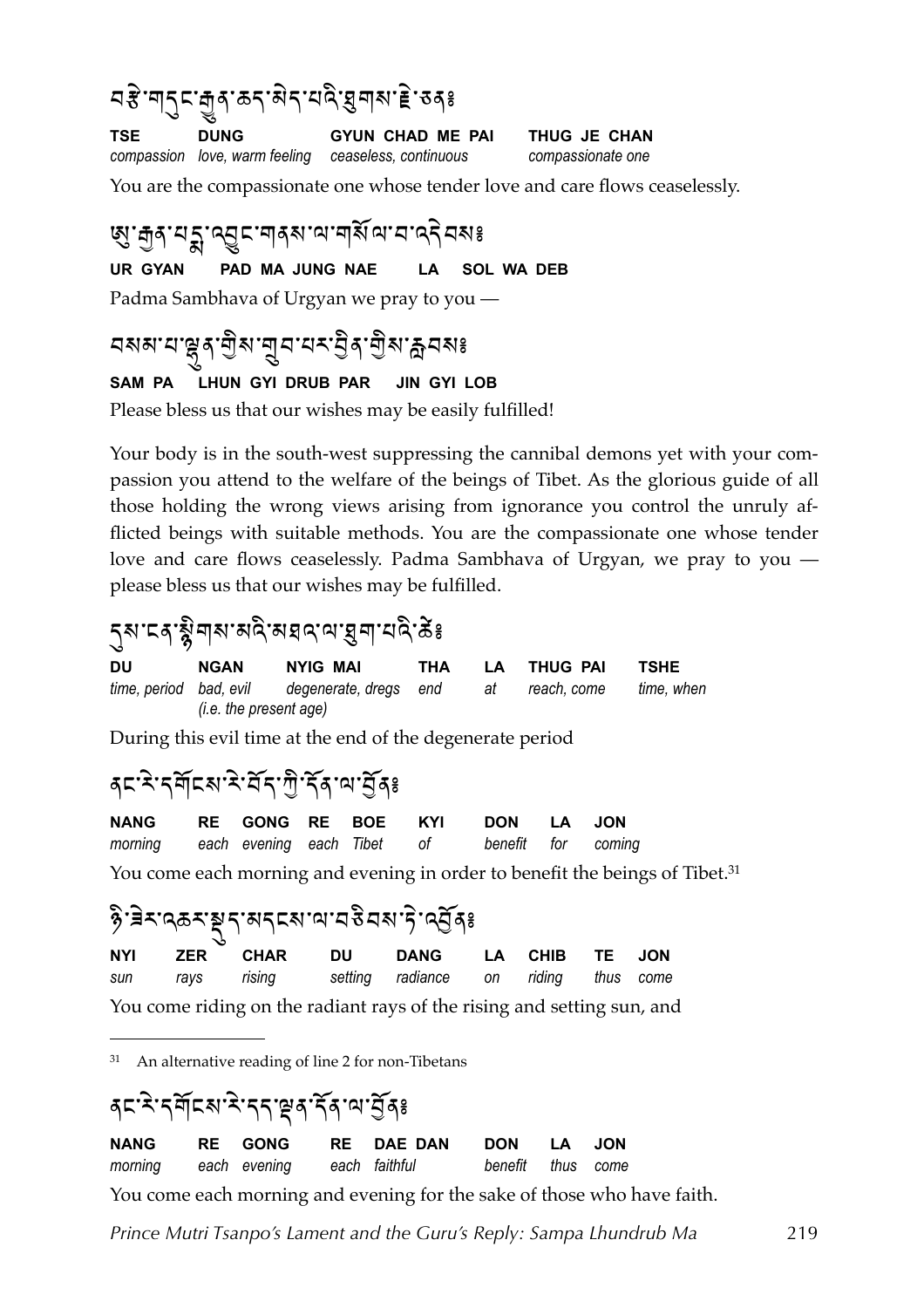#### พระศิริมารถิติ รุส สู สุรัส สู สุรัสะ

|        | YAR NGOI TSHE CHUI DU |      | SU NGO SU                | <b>JON</b> |
|--------|-----------------------|------|--------------------------|------------|
| waxing | tenth day             | time | at really, actually come |            |

On the tenth day of the waxing moon you show your actual presence.

#### <u>ดุสั</u>นส์ สิงหรับ สิงหรับ สิงหาร์ เชิงสุร

**DRO DON TOB CHEN DZAD PAI THUG JE CHAN** *beings benefit power, force great doing compassionate one*

You are the compassionate one who acts most strongly for the benefit of beings.

### छु : तुद् :यू द्भु द्दा नादवा भा नार्थ वा या वर्दे यहा इ

**UR GYAN PAD MA JUNG NAE LA SOL WA DEB**

Padma Sambhava of Urgyan we pray to you —

# <u>বমম'য'ঙ্লু</u>ৰ'শ্ৰীম'শ্ৰুব'মহ'ব্ৰীম'ৰ্ক্লবমঃ

#### **SAM PA LHUN GYI DRUB PAR JIN GYI LOB**

Please bless us that our wishes may be easily fulfilled!

During this evil time at the end of the degenerate period you come each morning and evening for the sake of those who have faith. You come riding on the radiant rays of the rising and setting sun and, on the tenth day of the waxing moon you show your presence. You are the compassionate one who acts most strongly for the benefit of beings. Padma Sambhava of Urgyan, we pray to you — please bless us that our wishes may be easily fulfilled!

#### $\beta$ 'ঘন্ৰায়'ম' $\widetilde{\mathcal{F}}$ ন্দ্ৰাম'মীওঃ

| <b>NGAB GYA</b>             | THA MA                                | <b>TSOD</b> | DU   | NYIG MA         | LA |
|-----------------------------|---------------------------------------|-------------|------|-----------------|----|
| five hundred                | final                                 | fighting,   | time | degenerate,     | at |
| (the final period of Buddha |                                       | dispute     |      | dregs, remnants |    |
|                             | Shakyamuni's doctrines in this world) |             |      |                 |    |

During the degenerate period of strife in the final five hundred years

#### ৰ্মমম'তৰ্' ঘৰুমা'ত ব্ৰ'ৰ্মান্ত মাণ্ড বিৰাপঃ

| SEM CHAN THAM CHE   | NYON MONG                                            | <b>DUG</b>   | <b>NGA</b> | <b>HRAG</b>  |
|---------------------|------------------------------------------------------|--------------|------------|--------------|
| sentient beings all | affilictions                                         | poisons five |            | hard, rough, |
|                     | (stupidity, anger, desire, jealousy and pride) tough |              |            |              |

The five afflicting poisons will be very strong in all sentient beings.

|                  | <u> क्रें</u> द्रशाद्रद्रा क्षण नुवास् रूप मुनार्थेन् ।  |            |            |                     |             |  |  |  |  |
|------------------|----------------------------------------------------------|------------|------------|---------------------|-------------|--|--|--|--|
| <b>NYON MONG</b> | JOL NYAG                                                 | <b>DUG</b> | <b>NGA</b> | <b>RANG GYUD</b>    | <b>CHOD</b> |  |  |  |  |
| afflictions      | mixed compounded poisons five                            |            |            | own mind, character | doing       |  |  |  |  |
|                  | (each affliction being mixed with aspects of the others) |            |            |                     |             |  |  |  |  |

These five poisons will work in many permutations within their minds, and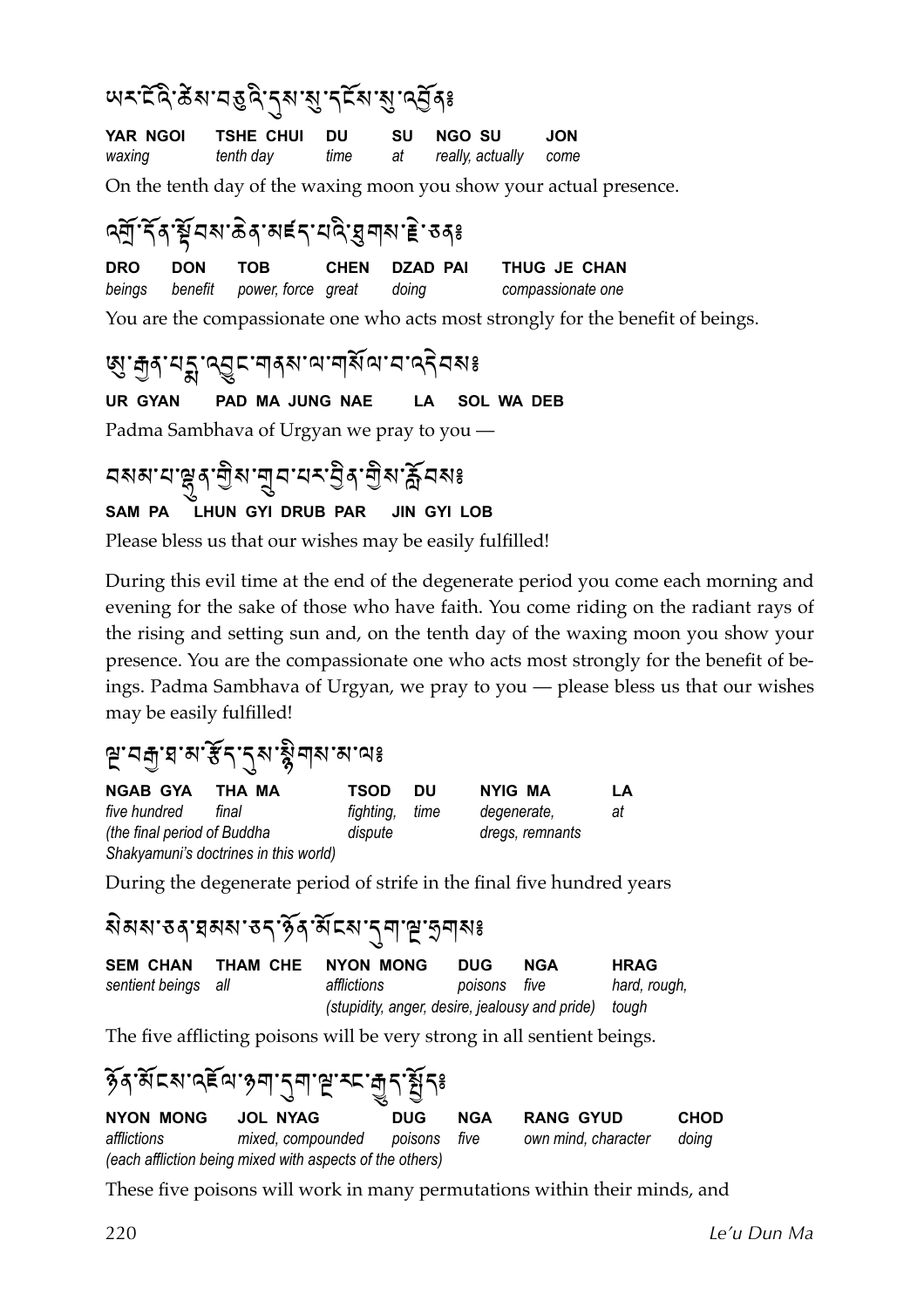### ริ : จรจิ : รุ ม : สิ : อิร : พิ : สิ : สิ : สิ ระ

**DEN DRAI DU NA KHYE KYI THUG JE KYE** *like that time in, at your compassion arise, develop, come out* 

At that time your compassion will manifest.

### ี่ 55 ๊ดู สาราติ : สุด สาราติ : สุด สาราติ : สุด สุด สาราติ สุด สิง สุด สิง สุด สิง สิง สิง สิง สิง สิง สิง สิ

**DAE DAN THO RI DREN PAI THUG JE CHAN** *faithful heaven, three upper leading, guiding to compassionate one (higher) realms*

You are the compassionate one who leads the faithful to the upper realms.

छु : तुद् :यू द्भु द्दा नादशः या नार्शिया वा वर्दे वरुः इ **UR GYAN PAD MA JUNG NAE LA SOL WA DEB** Padma Sambhava of Urgyan we pray to you —

#### <mark>এমম'ম'ঞ্</mark>লুম'নুম'মক্ট্ৰম'ৰ্টুম'ৰ্ক্লিমঙ্ক **SAM PA LHUN GYI DRUB PAR JIN GYI LOB**

Please bless us that our wishes may be easily fulfilled!

During the degenerate period of strife in the final five hundred years, the five afflicting poisons will be very strong in all sentient beings. These five poisons will work in many permutations within their minds and, at that time, your compassion will manifest. You are the compassionate one who leads the faithful to the upper realms. Padma Sambhava of Urgyan we pray to you — please bless us that our wishes may be easily fulfilled!

#### ์รั×รุธาละ สุพายดิรุษศาติมามรความีราง มะ

| <b>HOR</b>                | <b>DANG</b> | JIG PAI   | MAG GI | THA                            | KOR | <b>NE</b> |
|---------------------------|-------------|-----------|--------|--------------------------------|-----|-----------|
| mongolian, barbarian, and |             | frightful |        | armies by border surround-then |     |           |
| anti-dharma               |             |           |        |                                |     |           |

When the borders are surrounded by terrible and anti-dharma armies, and

#### <u>สัม</u>าสุศัยพรม สิงค์ : สุดินที่ สิงค์ สิงค์

| CHO KHOR                  | NYAN PO | JIG.         | LA. | THUG PAI      | TSHE       |
|---------------------------|---------|--------------|-----|---------------|------------|
| dharma teaching important |         | destroy,     | to  | reach, arrive | time. when |
| centres                   |         | disintegrate |     |               |            |

The important dharma centres are destroyed

#### พิราศุริมาสิราสราสุสัตวรัยสะ **YID NYI THE TSHOM ME PAR SOL WA THOB** *two-minds, indecisive doubt without must pray!*

We must pray without doubt or uncertainty!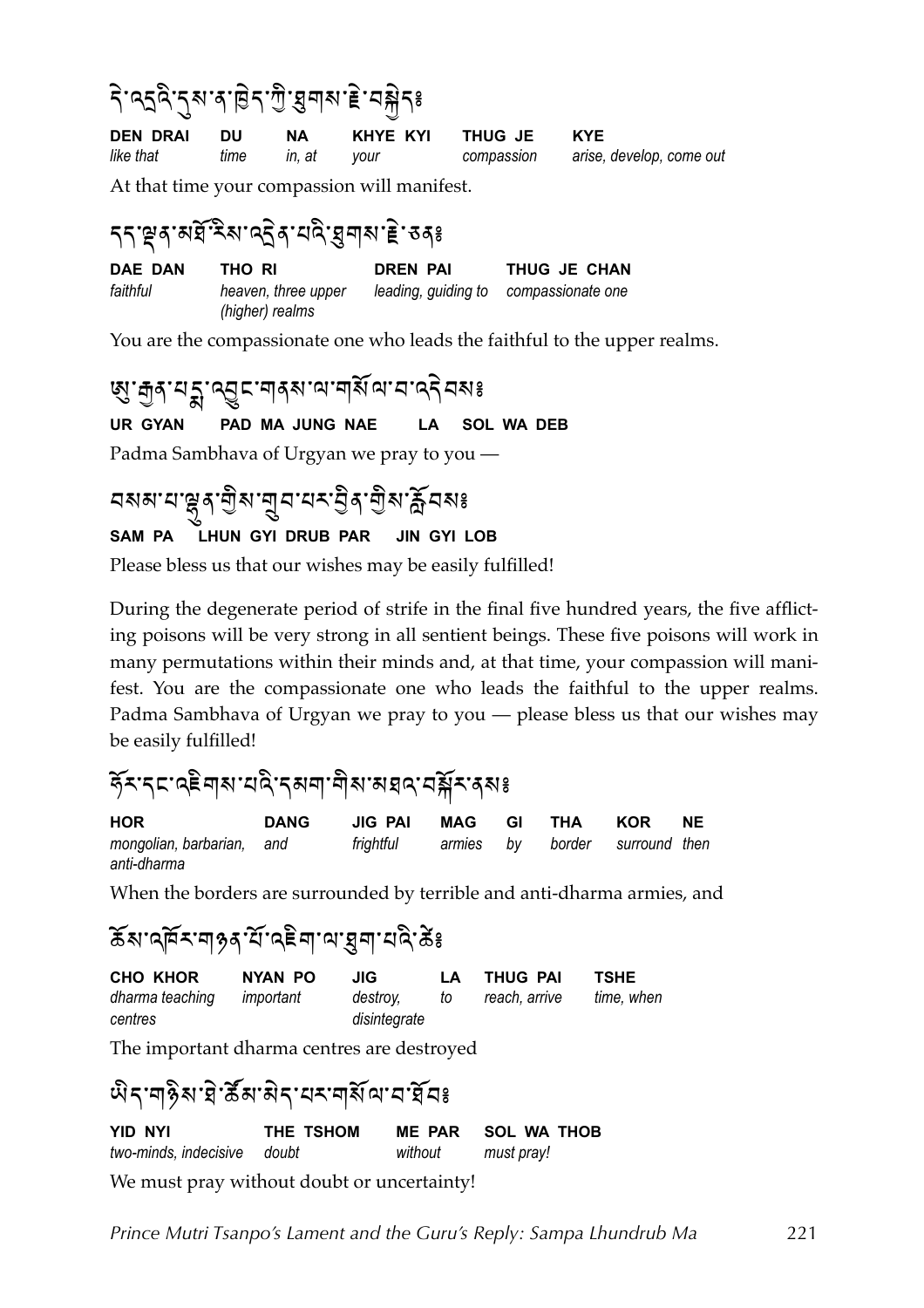#### **'ผู'สู**่สุ'สู่'สุ'สุ'สสุ<sub>ร</sub>าสุธารณะ

| UR GYAN                                | LHA SIN     | DE | <b>GYE</b> | KHOR    | <b>DANG CHE</b> |
|----------------------------------------|-------------|----|------------|---------|-----------------|
| Padma Sambhava local gods groups eight |             |    |            | circle. | together with   |
|                                        | and spirits |    |            | retinue |                 |

For then you, Padma Sambhava, will come with your circle of the eight groups of local spirits, and

#### รุสๆ รุยูธ รุ*ร*: ฮูสส ธุรัย สรริ ซึล สรุ

| MAG  | <b>PUNG</b> | <b>HUR THUM</b>                                           | DOG PAR | THE TSHOM ME |
|------|-------------|-----------------------------------------------------------|---------|--------------|
| armv | mass        | quickly destroy, repel, repulse undoubtedly<br>annihilate |         |              |

Most certainly repulse and quickly destroy these warring hordes.

छु : मुद् : यूड् - बाद् अ वा वार्य वा वा वा दिन का **UR GYAN PAD MA JUNG NAE LA SOL WA DEB** Padma Sambhava of Urgyan we pray to you —

## <u>নমম'ম'ঙ্</u>লুৰ'শ্ৰীম'শ্ৰুন'মন্ত্ৰীৰ'শ্ৰীম'ৰ্ক্লিনমঃ

#### **SAM PA LHUN GYI DRUB PAR JIN GYI LOB**

Please bless us that our wishes may be easily fulfilled!

When the borders are surrounded by terrible and anti-dharma armies and the important dharma centres are destroyed we must pray without doubt or uncertainty! For then you, Padma Sambhava, will come with your circle of the eight groups of local spirits and most certainly repulse and quickly destroy these warring hordes. Padma Sambhava of Urgyan we pray to you — please bless us that our wishes may be easily fulfilled!

### สิสสรรค์ สูงสรริยุ สุด สุด สุด

| <b>SEM CHAN</b> | <b>GYU LU</b>        | <b>JIG PAI</b>       | <b>NAD</b> | <b>JUNG</b> | <b>NE</b> |
|-----------------|----------------------|----------------------|------------|-------------|-----------|
| sentient beings | temporary,           | destroying diseases, |            | arise.      | then      |
|                 | insubstantial bodies |                      | sickness   | appear      |           |

When diseases arise which destroy the insubstantial bodies of sentient beings and

#### ลิ วรรุษุตฺ วรุษุตฺ อิง วัสง สัง วริะ

| MI DZAD    |        | DUG NGAL CHEN POE NON POI |                    | <b>TSHE</b> |
|------------|--------|---------------------------|--------------------|-------------|
| unbearable | misery | by great                  | oppressed, coerced | when        |
| $T + T$    |        |                           |                    |             |

We are oppressed by unbearable great misery

#### พิราๆชิม ยิ ซึม สิรายรายสัตวราชีย

#### **YID NYI THE TSHOM ME PAR SOL WA THOB**

We must pray without doubt or uncertainty!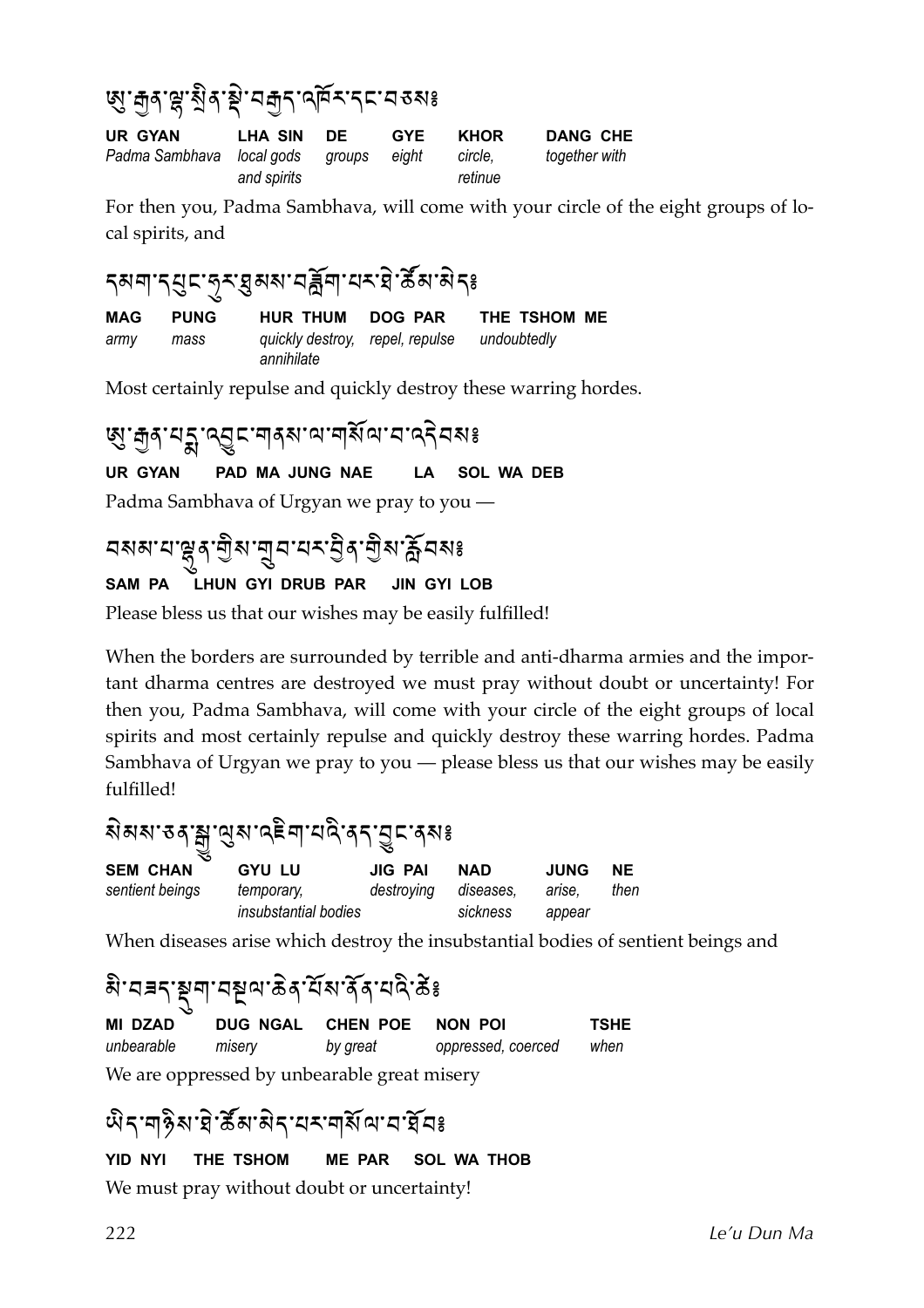## জ্'কুৰ'ষ্ক্ৰৰ'শ্ৰী'ব্ল'ব্<sup>ন</sup>ই'ৰাই'নেমঃ

**UR GYAN MEN GYI LA DANG YER ME PAE** Padma Bhaishajya Guru, the Buddha and not different therefore *Sambhava who presides over medicines and healing*

For then you, Padma Sambhava who are one with the Buddha of Medicine,

### $\delta$  สาราสาผิจ สาราสาราสาราสาร

**TSHE ZAD MA YIN BAR CHAD NGE PAR SEL** *life finished not obstacles certainly, really dispel, remove (i.e. before the maximum span (murder, accident, possible for one's karma) plague etc.)*

Will most certainly dispel all the obstacles that create untimely death.

#### . जुन यू : २ वु दा वन अप्यान से वाय देन यह

**UR GYAN PAD MA JUNG NAE LA SOL WA DEB**

Padma Sambhava of Urgyan we pray to you —

### মমন'ম'ঞ্জুৰ'শ্ৰীম'শ্ৰুম'ম্পেইমাঞ্জীম'ৰ্ক্লিমকাঃ

#### **SAM PA LHUN GYI DRUB PAR JIN GYI LOB**

Please bless us that our wishes may be easily fulfilled!

When diseases arise which destroy our insubstantial bodies and we sentient beings are oppressed by unbearable great misery we must pray without doubt or uncertainty! For then you, Padma Sambhava who are one with the Buddha of Medicine, will most certainly dispel all the obstacles that create untimely death. Padma Sambhava of Urgyan we pray to you — please bless us that our wishes may be easily fulfilled!

#### &ML;%)%'A:%\$;"%"%)]z'%x,"%E&4%6{`

| <b>JUNG WA</b>   | <b>DRAR</b>                    | <b>LANG SA</b> |       | <b>CHUD</b> | <b>NYAM PAI</b> | TSHE |
|------------------|--------------------------------|----------------|-------|-------------|-----------------|------|
| elements (earth, | as enemies                     | arıse          | land. | essence.    | losina.         | when |
| water, fire, air | <i>(i.e.acting against the</i> |                | earth | nutritive   | declining       |      |
| and space)       | interest of beings)            |                |       | power       |                 |      |

When the elements behave as enemies and the land loses its fertility

### สิสสรสุดี สุรุษัตราชิส สุร

| MU GEI   | <b>NAD</b> | KYI                                                         | ZIR WA    | NА                  |
|----------|------------|-------------------------------------------------------------|-----------|---------------------|
| famine's |            | hv                                                          | tormented |                     |
|          |            | diseases<br>(hunger and the diseases<br>consequent upon it) |           | oppressed, if, when |

If sentient beings are tormented by the diseases of famine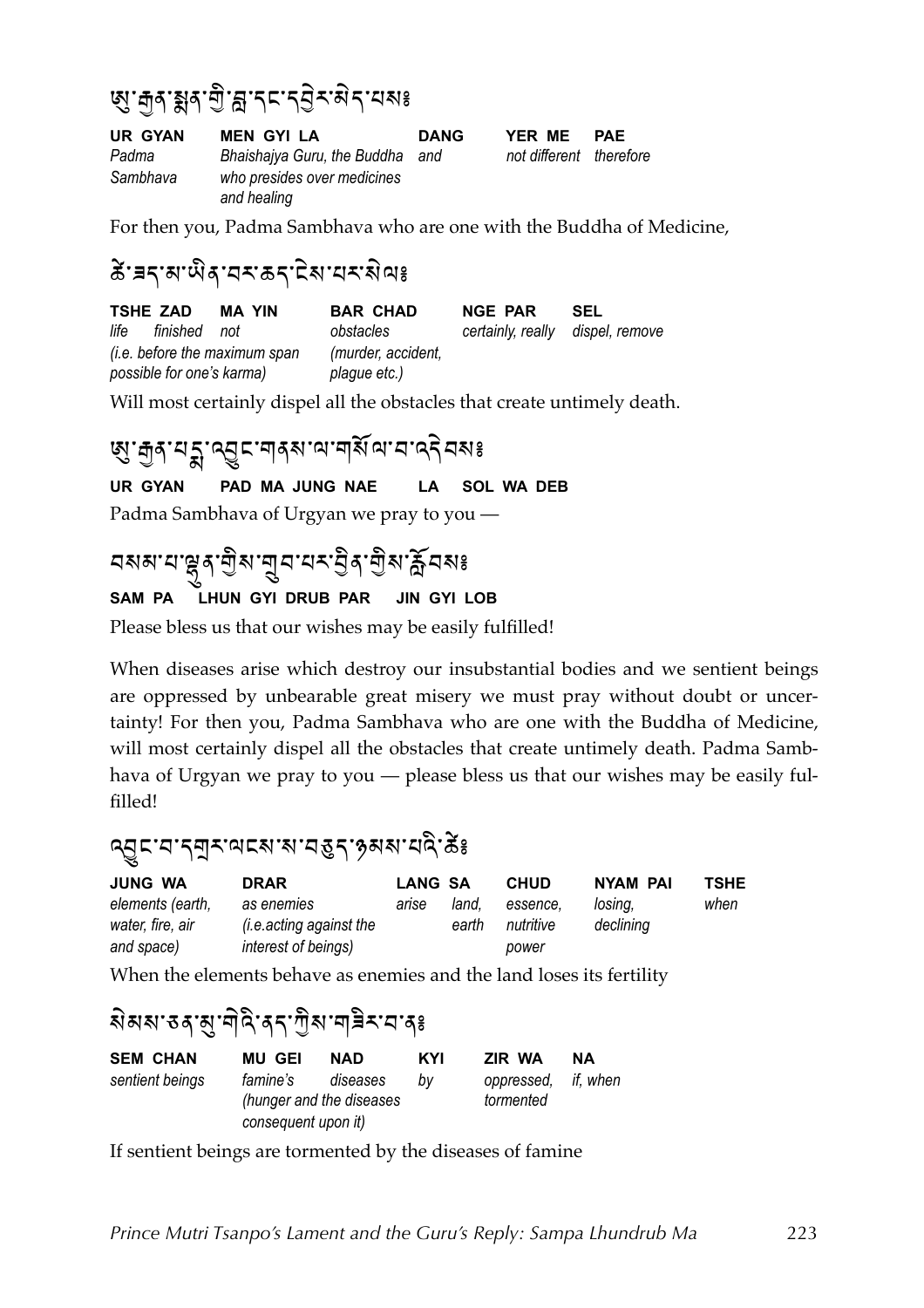#### พิราศุริมาสิราสราสุสัตวรัย

#### **YID NYI THE TSHOM ME PAR SOL WA THOB**

We must pray without doubt or uncertainty!

#### জ্য নৰ মানন নৰ্ম কৰা স্বাস কৰা জিলা স্বাস

**UR GYAN KHAN DRO NOR LHAI TSHOG DANG CHE**

*Padma Sambhava dakini wealth gods hosts together with*

For the you, Padma Sambhava, will come with your hosts of dakinis and wealth gods and

#### รุสูต ซีเมวทิม มีพามิต สรริ ซึมพิระ

**UL PHONG TRE KOM SEL WAR THE TSHOM ME** *poverty hunger thirst dispel undoubtedly* Most certainly remove all poverty, hunger and thirst.

### **छु: कुदायङ्का रुट्टिम् अनुविधि प्राण्ड्या स्थि**

**UR GYAN PAD MA JUNG NAE LA SOL WA DEB**

Padma Sambhava of Urgyan we pray to you —

### <u>নমম'ম'ঙ্লু</u>ৰ'শ্ৰীম'শ্ৰুন'মন্ত্ৰীৰ'শ্ৰীম'ৰ্ক্লিনমঃ

#### **SAM PA LHUN GYI DRUB PAR JIN GYI LOB**

Please bless us that our wishes may be easily fulfilled!

If sentient beings are tormented by the diseases of famine when the elements behave as enemies and the land loses its fertility we must pray without doubt or uncertainty! For then you, Padma Sambhava, will come with your hosts of dakinis and wealth gods and most certainly remove all poverty, hunger and thirst. Padma Sambhava of Urgyan, we pray to you — please bless us that our wishes may be easily fulfilled!

#### \$"%]+%&A#%)&4%'N+%'\*%!?(:%&'N+%+`

| LAE CHAN                  | <b>DRO WAI</b> | DON DU          | TER             | <b>DON</b> | NΑ   |
|---------------------------|----------------|-----------------|-----------------|------------|------|
| fortunate (those having   | beinas         | for the sake of | treasure        | take out   | when |
| the good karma necessary  |                |                 | $(q$ Ter-Chhos  |            |      |
| for following the dharma) |                |                 | doctrines etc.) |            |      |

When we fortunate ones reveal treasures for the sake of beings,

#### <u>ี</u> รุช ซิส เสีย สุ ยังว่า สุ ธุรมี หรือ สุ ยังร

| <b>DAM TSHIG</b> | ZOL ZOG                 | <b>ME PAI</b> | PA | <b>DENG</b>                      | <b>GI</b> |
|------------------|-------------------------|---------------|----|----------------------------------|-----------|
| tantric vows     | break, deceive, without |               |    | energy confidence therefore      |           |
|                  | cheat                   |               |    | <i>(i.e. happy and diligent)</i> |           |

We need the energy and confidence of having never cheated with our tantric vows, so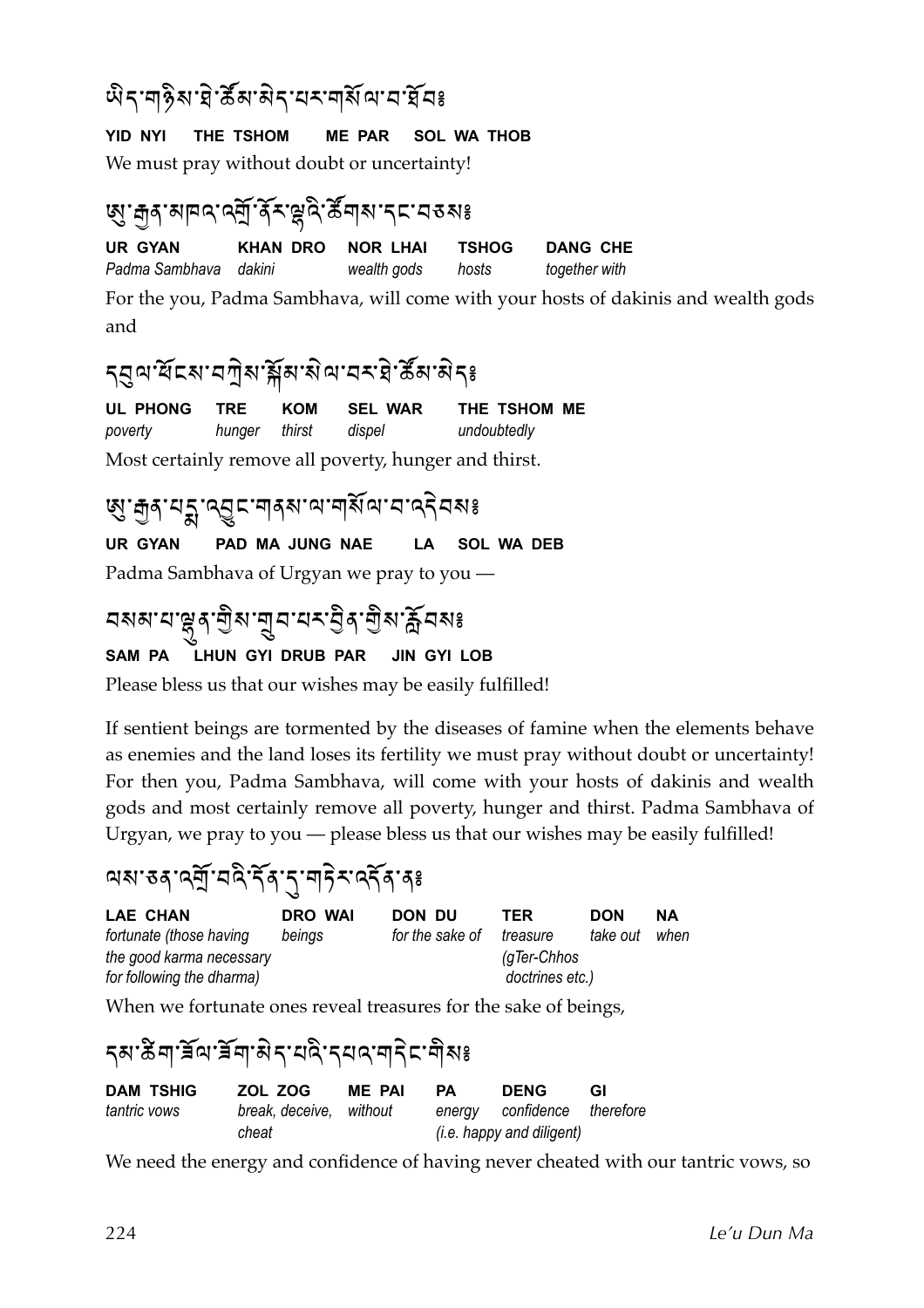#### พิราๆชิม ยิ ซึมามิรายรายสัญนา

#### **YID NYI THE TSHOM ME PAR SOL WA THOB**

We must pray without doubt of uncertainty!

### ซู : สู สุ : พิ : รุส : ผู : พิ : สั สุ ส : รุ ธ : ส ส ม ร

**UR GYAN YI DAM LHA YI TSHOG DANG CHE** *Padma Sambhava transforming gods of hosts together with*

Then you, Padma Sambhava, will come with your hosts of transforming gods and

#### ส.สัมพริการ 3 สิง

**PHA NOR BU YI LON PAR THE TSHOM ME** *father (Guru wealth (i.e. the son, by get undoubtedly Padma Sambhava) treasure doctrines) disciples*

We, your disciples, will most certainly gain your riches.

### 'ଷ୍ଡ' मुद्र' असु दान देखा आज्ञा अर्था मार्के स्वरुप्त का अर्थ का अर्थ का अर्थ का अर्थ का अर्थ का अर्थ का अर्थ क

**UR GYAN PAD MA JUNG NAE LA SOL WA DEB**

Padma Sambhava of Urgyan we pray to you —

### <u> </u><br>মমম'থ'ঙ্কুৰ'শ্ৰীম'নুম'থম'ট্ৰৰ'শ্ৰীম'ৰ্ক্লিমমঃ

#### **SAM PA LHUN GYI DRUB PAR JIN GYI LOB**

Please bless us that our wishes may be easily fulfilled!

When we fortunate ones reveal treasures for the sake of beings we need the energy and confidence of never having cheated with our tantric vows, so we must pray without doubt or uncertainity! Then you, Padma Sambhava, will come with your hosts of transforming gods and we, your disciples, will most certainly gain your riches. Padma Sambhava of Urgyan, we pray to you — please bless us that our wishes may be easily fulfilled!

#### สมพูด วศุพรัตรุอิสุ มารู้ศุ นจิ 3

| <b>BAE YUL</b>             | <b>NAG RONG</b> | <b>WEN SA</b>                      | NYOG PAI     | TSHE |
|----------------------------|-----------------|------------------------------------|--------------|------|
| secret land                | forests         | <i>isolated, quiet</i>             | going there, | when |
| (uninhabited valleys etc.) |                 | place for meditation travelling in |              |      |

When we travel in secret lands and forests to practise quiet meditation retreat

#### ฅ<sup>ฺ</sup>๚ๅ๚ฺ๚ๅ๛฿๎๚๚๚๚๚๚๚๚๚๚๚๚๚๚๚๚๚๚๚๚๚๚๚๚๚๚๚๚๚

| KHA WA |          | <b>BU YUG TSHUB SHING</b>                 | LAM                          | GAG    | NΑ |
|--------|----------|-------------------------------------------|------------------------------|--------|----|
| snow   | blizzard | snow storm, trapped, smothered<br>blinded | path, road blocked, when, if | closed |    |

If our way is blocked and we are trapped by snow and blizzards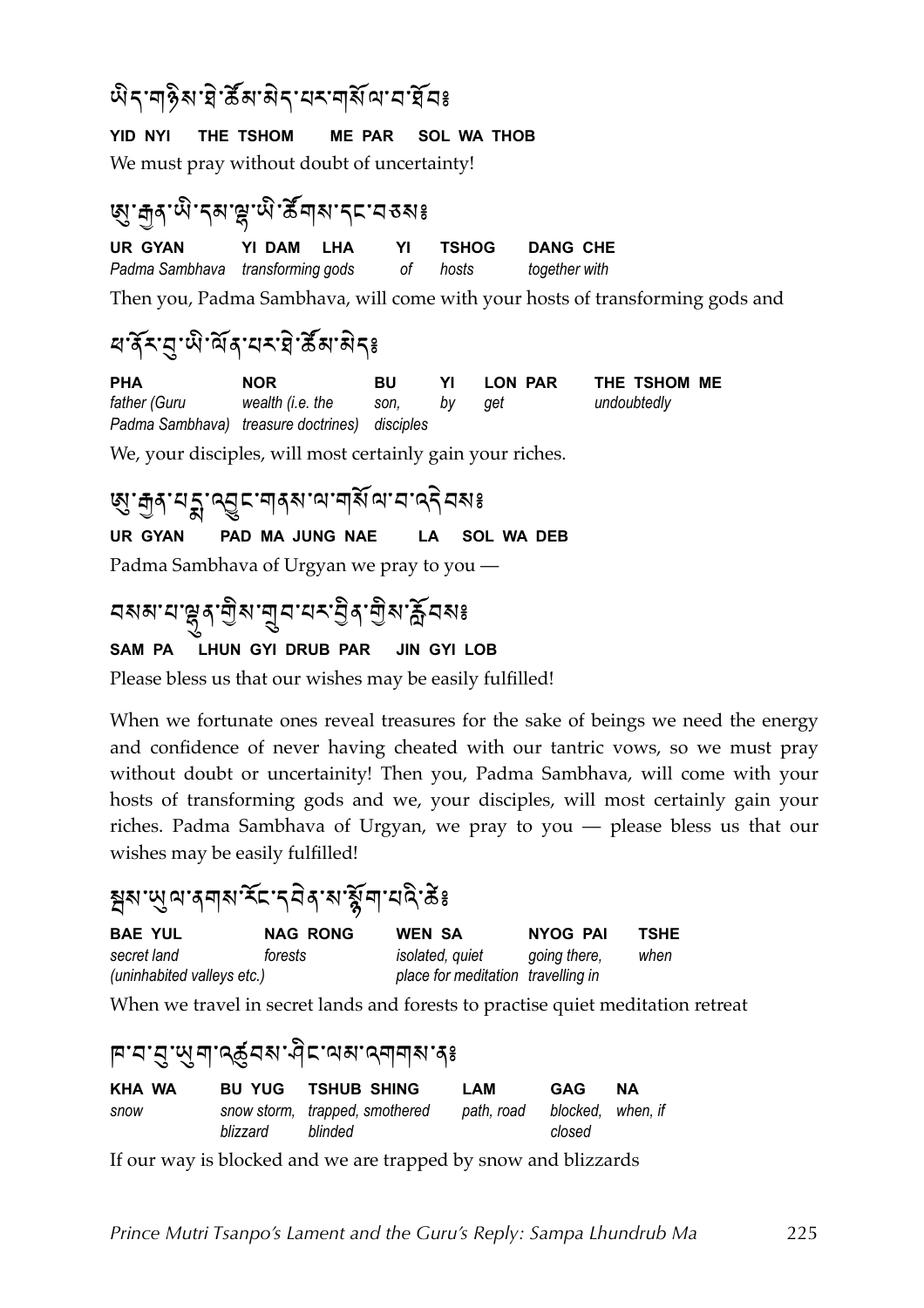#### พิราๆ§ิ่ม ฮิ ซึส'สิรายรายุสัตวราชียร

#### **YID NYI THE TSHOM ME PAR SOL WA THOB**

We must pray without doubt or uncertainty!

#### জ্য:নব্দীৰ বৰ্ণা নাইৰ বুদ্ধ প্ৰতি বেশ কৰাৰ স

**UR GYAN ZHI DAG NYAN POI KHOR CHE NE** *Padma Sambhava local 'earth-lord' important, circle together then gods powerful (the gods and spirits presiding over the locality)*

For then you, Padma Sambhava, will come with your circle of powerful 'land-lord' gods and

#### สัมพรราผมพูนธุริยุ สรรมิตระ

**CHO DZAD LAM NA DREN PAR THE TSHOM ME** *dharma practitioners path leader, guide undoubtedly*

We dharma followers will most certainly be led onto the right path.

ซู : สู สฺ : สฺ รู : สฺ ธุ : สฺ สฺ สฺ : สฺ สฺ สฺ สฺ สฺ สฺ สฺ สฺ สฺ

**UR GYAN PAD MA JUNG NAE LA SOL WA DEB**

Padma Sambhava of Urgyan we pray to you —

### <u>নমম'ম'ঙ্</u>লুৰ'শ্ৰীম'শ্ৰুন'মক'ষ্ট্ৰৰ'শ্ৰীম'ৰ্ক্লনমঃ

#### **SAM PA LHUN GYI DRUB PAR JIN GYI LOB**

Please bless us that our wishes may be easily fulfilled!

When we travel in secret lands and forests to practise quiet meditiation retreat, if our way is blocked and we are trapped by snow and blizzards, we must pray without doubt or uncertainty! For then you, Padma Sambhava, will come with your circle of powerful 'earth-lord' gods and we dharma followers will most certainly be led onto the right path. Padma Sambhava of Urgyan, we pray to you — please bless us that our wishes may be easily fulfilled!

| <sub>ឨ</sub> ๚๚ <sub>๎</sub> ๚๚๚๚๚๚๚๚๚๚๚๚๚๚๚๚๚๚๚๚๚ |            |            |                      |                     |                      |  |
|----------------------------------------------------|------------|------------|----------------------|---------------------|----------------------|--|
| TAG                                                | <b>ZIG</b> | <b>DOM</b> | <b>DRED</b>          |                     | DUG DRUL CHE WA CHAN |  |
| tiger                                              | leopard    | bear       | Tibetan snow<br>bear | poisonous<br>snakes | animals with fangs   |  |

When tigers, leopards, bears, snow-bears, poisonous snakes and other dangerous animals surround us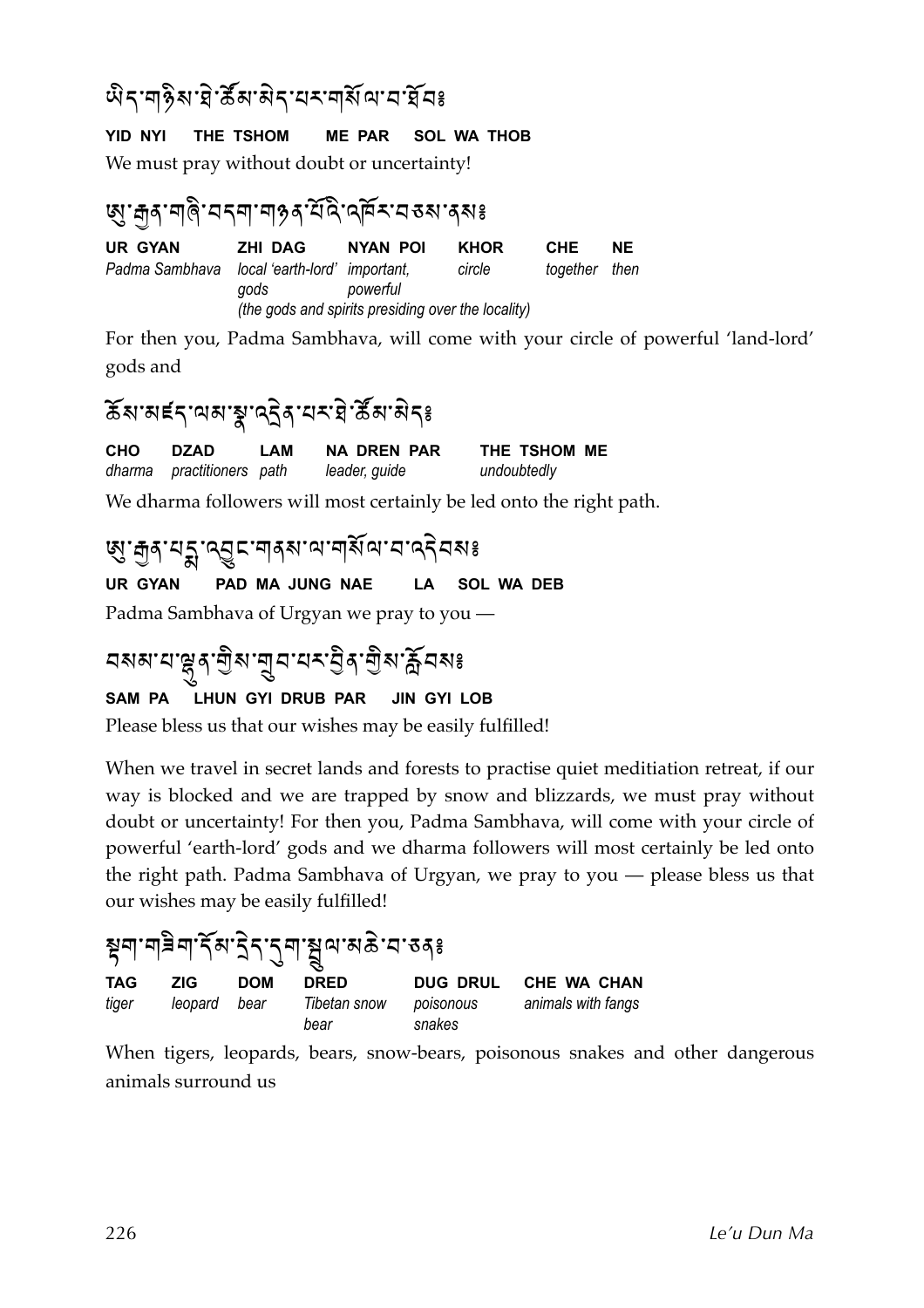#### <u>ู คลั</u>ยา ซิล เปลี่ยน สาราง เช่น เช่น สาราง 5%

**DROG CHEN JIG PAI TRANG LA DRIM PAI TSHE** *wilderness, wild great fightening narrow passage, in travelling, when solitude difficult path passing through*

As we travel in the great wildernesses and on frightening, perilous trails

#### พิราๆชิม ยิ ซึม สิรายรายสัญนา

#### **YID NYI THE TSHOM ME PAR SOL WA THOB**

We must pray without doubt or uncertainty!

#### เพู : สู ส : รุ ผ ส : ส ส : ส ส : ส ส : ส ส ะ ส ส ะ

**UR GYAN PA WO GING DANG SUNG MAR CHE** *Padma Sambhava viras, heros agents and dharma guardians with*

For then you, Padma Sambhava, will come with the pawo, ging and dharmaguardians and

#### ๆรุๆ ผจิลมางงาติรายราชิสหลรุ

**DUG PAI SEM CHAN TROD PAR THE TSHOM ME** *evil, harmful beings expel, drive out undoubtedly*

Most certainly drive off all harmful creatures.

#### . छु: तुद् पट्टू दानद्वाया नक्षित्र व दिन

**UR GYAN PAD MA JUNG NAE LA SOL WA DEB** Padma Sambhava of Urgyan we pray to you —

## <mark>¤মন্স'ম'ঞ্</mark>লব'মুম'মন্দ্ৰ'মুখ'ৰ্ক্লমুখ'ৰ্ক্লমুখ

#### **SAM PA LHUN GYI DRUB PAR JIN GYI LOB**

Please bless us that our wishes may be easily fulfilled!

When tigers, leopards, bears, snow-bears, poisonous snakes and other dangerous animals surround us as we travel in the great wildernesses and on frightening, perilous trails, we must pray without doubt or uncertainty! For then you, Padma Sambhava, will come with pawo, ging and dharma-guardians and most certainly drive off all harmful creatures. Padma Sambhava of Urgyan, we pray to you — please bless us that our wishes may be easily fulfilled!

#### "%=<%,(%Y\*;%&ML;%)&4%):%='%\4"` **SA CHU ME LUNG JUNG WAI BAR CHAD KYI** *earth water fire wind elements obstacles, troubles by*

When the elements, earth, water, fire and air create obstacles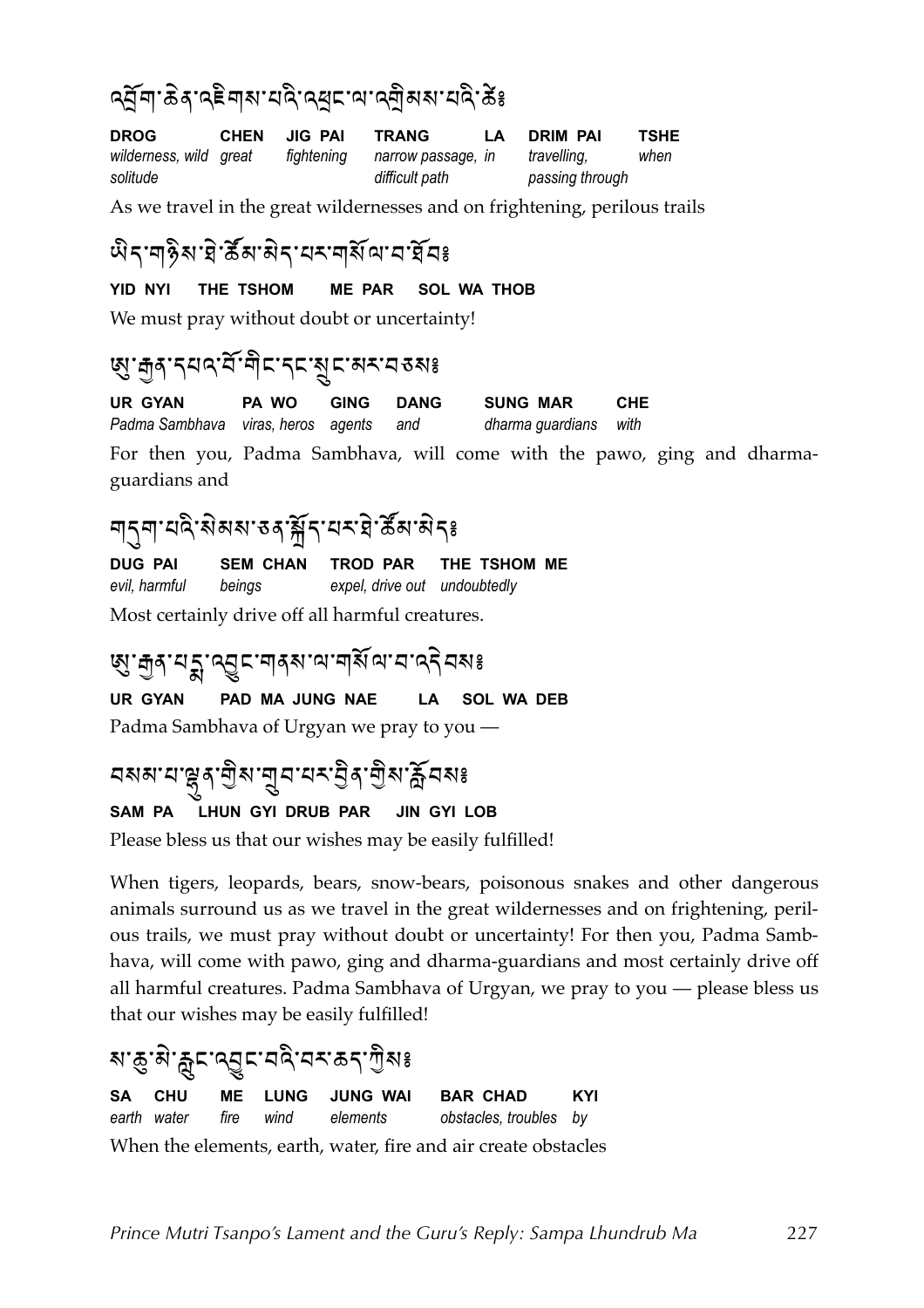|                              | ક્યું ભુષ્ય છેત્ર <sub>ઊ</sub> ંદ વ <sup>≧</sup> વા ઘવે તુષ્ય ગ્રુદ ત <sub>8</sub> |                            |    |                                 |    |  |
|------------------------------|------------------------------------------------------------------------------------|----------------------------|----|---------------------------------|----|--|
| temporary body dangerous for | GYU LU NYEN ZHING                                                                  | JIG PAI<br>destroying time | DU | <b>JUNG</b><br>arising if, when | NА |  |
|                              | That are dangerous for our insubstantial bodies and threaten to destroy them       |                            |    |                                 |    |  |

#### พิรา<sub></sub>ศุริมาสิรามราศสัตวราชี

#### **YID NYI THE TSHOM ME PAR SOL WA THOB**

We must pray without doubt or uncertainty!

#### 'ผู'สุส'รุผจ'ลั'ฮูรฺ'รุผ<sub>ิ์</sub>สุ'ม'พิมะ

**UR GYAN PA WO GYAD DANG DAN PA YI** *Padma Sambhava viras, heros powerful fighters, champions by*

For then you, Padma Sambhava, with your champion heros

#### ดสุราสารสาสิง สิง

| JUNG WA  | <b>RANG SAR</b>                | ZHI WAR  | THE TSHOM ME |
|----------|--------------------------------|----------|--------------|
| elements | in own place                   | pacified | undoubtedly  |
|          | ( <i>i.e. not trouble me</i> ) |          |              |

Will most certainly cause the elements to be pacified in their own place.

#### . छु : मुद् : प्युद् दानद् अ वा नार्थ वा नार्द नक्ष

**UR GYAN PAD MA JUNG NAE LA SOL WA DEB**

Padma Sambhava of Urgyan we pray to you —

# মমন'ম'ঞ্জুৰ'শ্ৰীম'শ্ৰুম'ম্প'ৰ্টম'ৰ্ক্লমৰঃ

#### **SAM PA LHUN GYI DRUB PAR JIN GYI LOB**

Please bless us that our wishes may be easily fulfilled!

When the elements, earth, water, fire and air, create obstacles that are dangerous for our insubstantial bodies and threaten to destroy them, we must pray without doubt or uncertainty! For then you, Padma Sambhava, with your champion heros will most certainly cause the elements to be pacified in their own place. Padma Sambhava of Urgyan, we pray to you — please bless us that our wishes may be easily fulfilled!

#### <u>ู</u> ผม:สูธ:สุธิสุสามาตุ หารณ์ หาร์ พระ

**LAM SANG JIG PAI TRANG LA DRIM PAI TSHE** *dangerous frightening narrow passage, defile, etc. on travellling when* When we travel on dangerous tracks and frightening perilous trails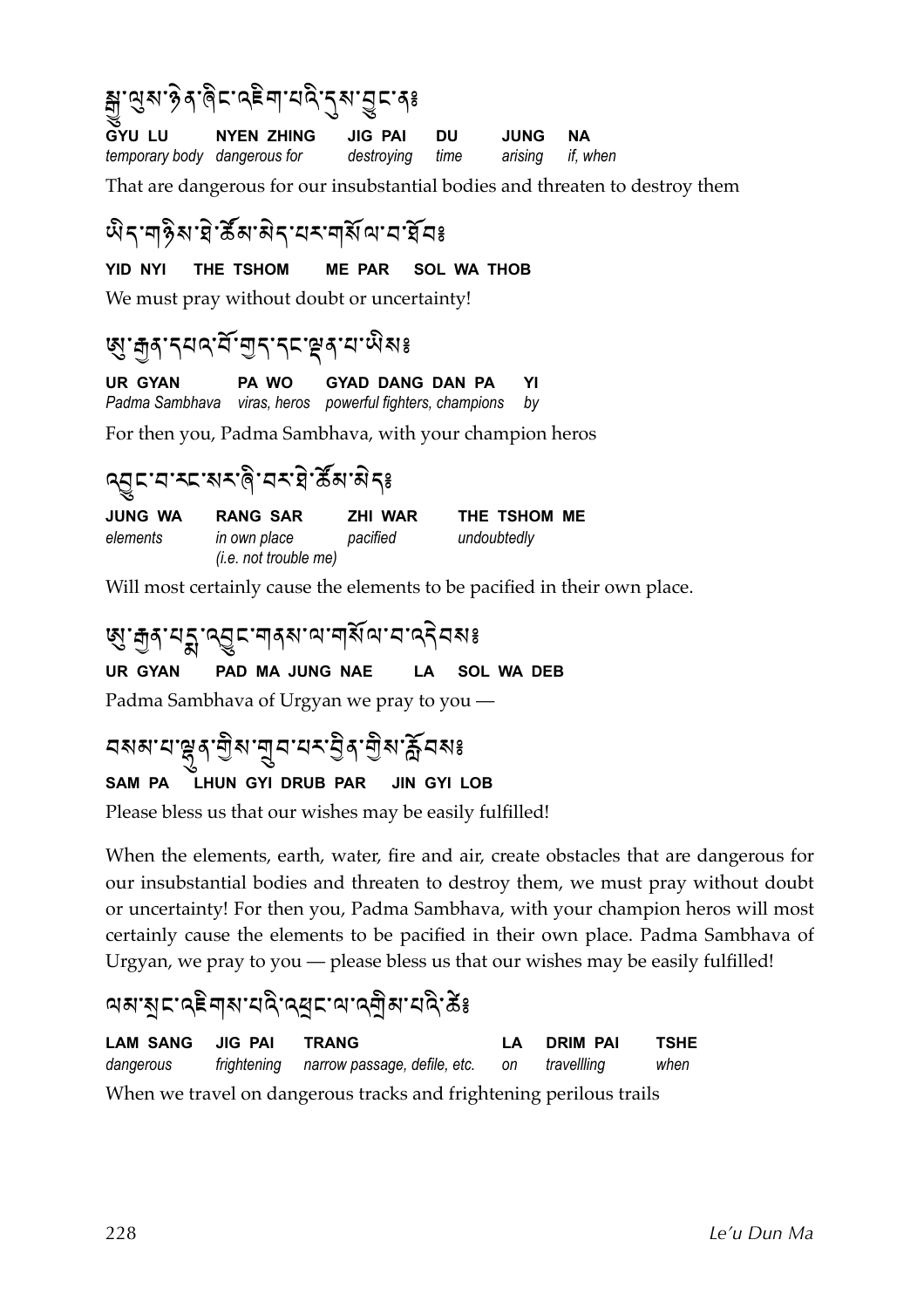#### )"'%B(:%V!%E%=#,"%E#"%x(+%E%+`

| SAD          | KHYER |        | JAG PAI CHOM POE | NYEN PA     | NA       |
|--------------|-------|--------|------------------|-------------|----------|
| killed steal |       | robber | theft            | troubled by | if, when |

If we are in danger from murderers, robbers and thieves

#### พิราๆชิม ยิ ซึม สิรายรายสัตวราชียร

#### **YID NYI THE TSHOM ME PAR SOL WA THOB**

We must pray without doubt or uncertainty!

#### <u>'</u> छु: नुद युवा नु: यब्दे पे: दर्वोद्य: यद्दूदृश्

| UR GYAN                                          | CHAG GYA | -ZHI | YI   | <b>GONG PAR</b>   | DAN  |
|--------------------------------------------------|----------|------|------|-------------------|------|
| Padma Sambhava mudras                            |          | four | ot a | thought, teaching | have |
| (to bring the trouble-makers<br>under his power) |          |      |      |                   |      |

For then you, Padma Sambhava, with the practice of the four mudras

### ิธัระมิ:สัร: Eล สมสม สุล แนร: 35%

| TSO RA | MI GOD            | <b>NGAM SEM</b> | <b>LAG PAR</b> | JE. |
|--------|-------------------|-----------------|----------------|-----|
| thief  | yeti, wild people | bad, rough mind | destroy        | do  |

Will destroy the thieves, yeti and bad-minded people.

### छु : मुद् :यू दु द्वाद् ना दुस : या वर्षि व्याद्य दि वसः

**UR GYAN PAD MA JUNG NAE LA SOL WA DEB**

Padma Sambhava of Urgyan we pray to you —

## <u> </u><br>মমম'থ'ঙ্কুৰ'শ্ৰীম'শ্ৰুম'ধৰ্ম'ষ্ট্ৰৰ'শ্ৰীম'ৰ্ক্লিমমঃ

#### **SAM PA LHUN GYI DRUB PAR JIN GYI LOB**

Please bless us that our wishes may be easily fulfilled!

When we travel on dangerous tracks and frightening perilous trails, if we are in danger from murderers, robbers and thieves, we must pray without doubt or uncertainty! For then you, Padma Sambhava, will destroy the thieves, yeti and bad-minded people by the practice of the four mudras. Padma Sambhava of Urgyan, we pray to you please bless us that our wishes may be easily fulfilled!

#### <u>๚ะหลินเช่า ย่าง หรือผู้ทางที่สารสุดา</u>

| <b>GANG ZHIG</b>     | <b>SHED MAI</b>                    | MAG | GI | THA KOR      | <b>NE</b> |
|----------------------|------------------------------------|-----|----|--------------|-----------|
| somebody,<br>whoever | thugs, dangerous armies<br>robbers |     | bv | ' surrounded | then      |

If we are surrounded by armies of dangerous thugs and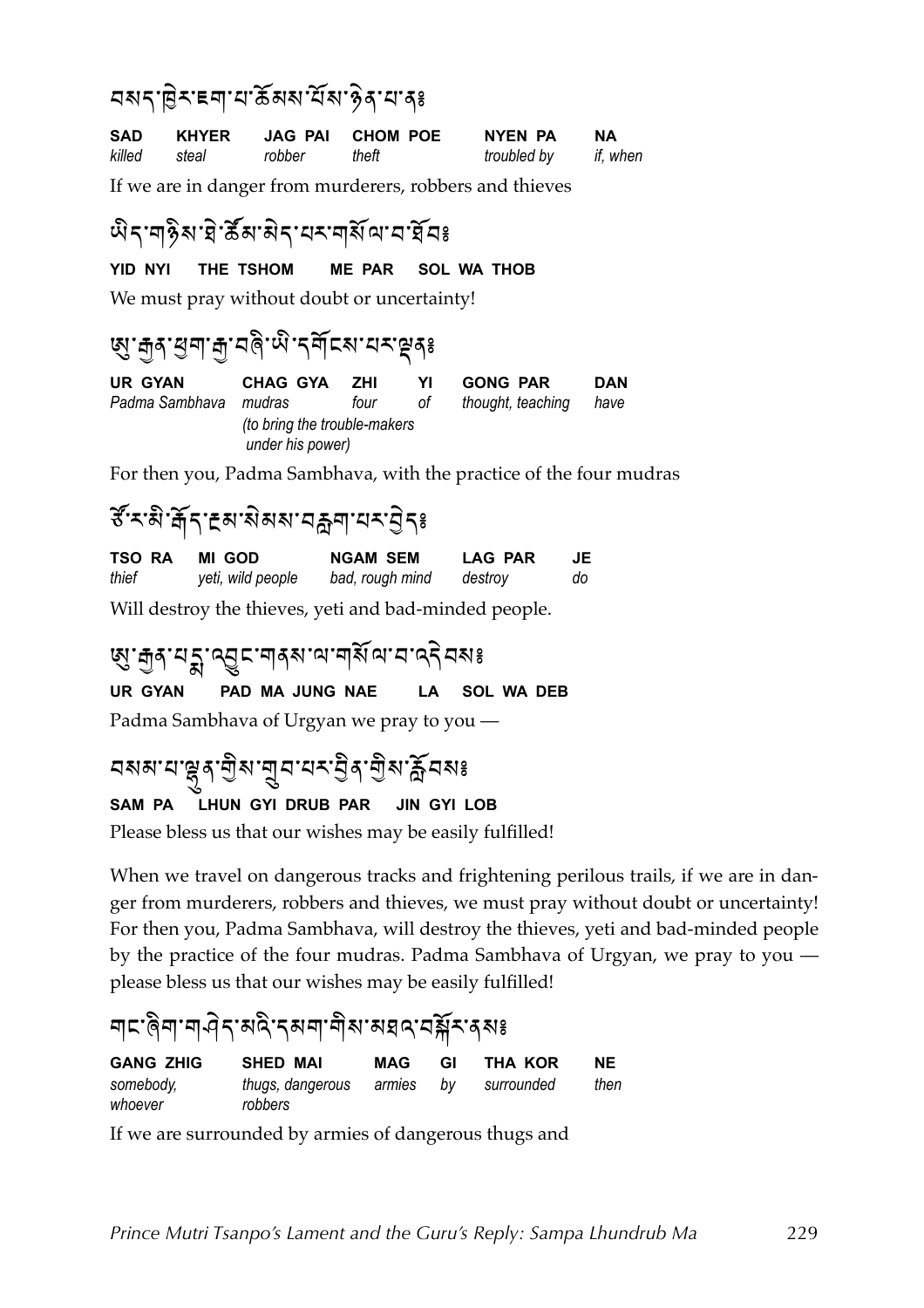#### สสัสหัสหลุสมหาริตราสะ

| THSON CHA | NON POE  | <b>DEB SHING</b> | NYEN PA | NА       |
|-----------|----------|------------------|---------|----------|
| weapons   | by sharp | beating, hit     | danger  | if, when |

We are in danger of being beaten with sharp weapons

#### พิราๆชิม ยิ ซึม สิรายรายสัตวราชีย

**YID NYI THE TSHOM ME PAR SOL WA THOB**

We must pray without doubt or uncertainty!

#### T<%9+%lN%G(&4%!\*:%';%i+%E%H4"`

| UR GYAN              | DOR JEI | <b>GUR</b> | DANG DAN PA | YI |
|----------------------|---------|------------|-------------|----|
| Padma Sambhava vajra |         | tent       | having      | by |

For then you, Padma Sambhava, with your vajra tent

#### ๆ ๆ ๆ รามา ๆ ราช ธิ ธาร สังหาร จะ สุราช ธุร

| SHED MA | DRED CHING           | TSHON CHA | THOR PAR    | <b>GYUR</b> |
|---------|----------------------|-----------|-------------|-------------|
| thugs   | frightened, alarmed, | weapon    | throw away, | become      |
|         | depressed            |           | abandon     |             |

Will frighten the thugs and make them throw their weapons away.

#### **เผู** : สุด : ผรู : ผู ธ : ศุดพาน: ศุดิ : ผู ร : ผู สุด ร

**UR GYAN PAD MA JUNG NAE LA SOL WA DEB**

Padma Sambhava of Urgyan we pray to you —

#### মমম'ম'ঞ্জব'শ্ৰীম'নুম'মম্ভ্ৰীৰ'শ্ৰীম'ৰ্ক্লিমমঃ **SAM PA LHUN GYI DRUB PAR JIN GYI LOB**

Please bless us that our wishes may be easily fulfilled!

If we are surrounded by dangerous thugs and we are in danger of being beaten by sharp weapons, we must pray without doubt or uncertainty! For then you, Padma Sambhava, will frighten the thugs and make them throw their weapons away with your vajra tent. Padma Sambhava of Urgyan, we pray to you — please bless us that our wishes may be eaily fulfilled!

### รม ดิต ซิ ะ รุ เวลิ : สุล : สุรา ซิ ะ

|  | NAM ZHIG TSHE ZAD CHI WAI DU                                   | <b>JUNG TSHE</b> |  |
|--|----------------------------------------------------------------|------------------|--|
|  | when <b>that if the montanagement interpretation</b> when when |                  |  |
|  | When our lives are ending and the time of death approaches     |                  |  |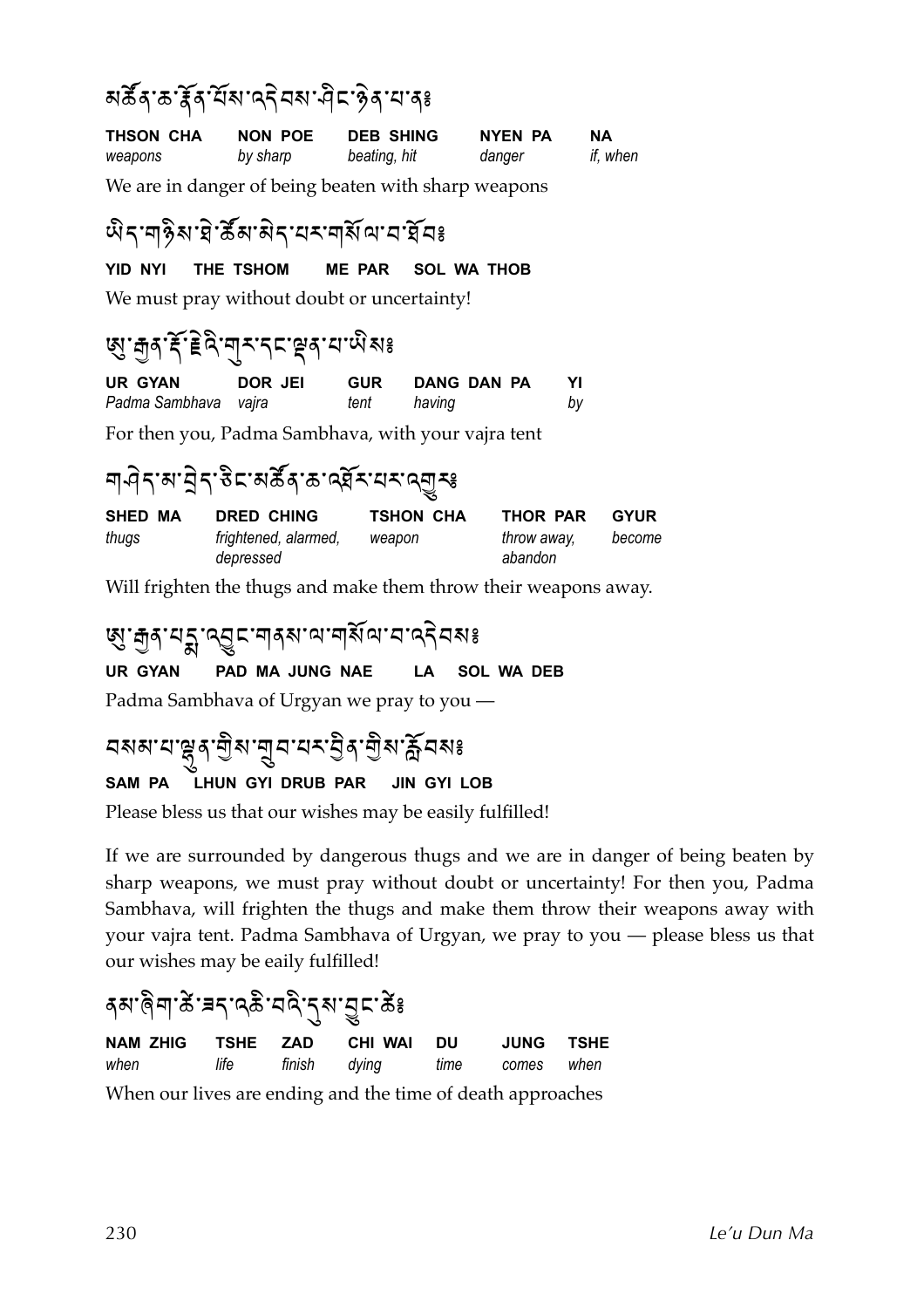| <u>๚</u> ๑ฺรฺॱ๚ <sup>ร</sup> รฺ สุ๚ ฯสุผ ร๚ นั่ง วิจฺ ฯ ฯ ៖ |        |                           |          |          |  |  |  |
|-------------------------------------------------------------|--------|---------------------------|----------|----------|--|--|--|
| <b>NAD CHOD</b>                                             |        | DUG NYAL DRAG POE NYEN PA |          | NА       |  |  |  |
| fatal illness                                               | misery | by terrible               | troubled | if, when |  |  |  |
| (doctors cannot cure it)                                    |        |                           |          |          |  |  |  |

If we are troubled by the terrible sufferings of a fatal illness

#### พิราๆชิม ยิ ซึม สิรายรายสัญนา

#### **YID NYI THE TSHOM ME PAR SOL WA THOB**

We must pray without doubt or uncertainty!

### জ্য ক্ৰীৰ ষ্কৃৎ নে সম্বন্দ প্ৰায় স্কুঃ

**UR GYAN NANG WA THA YAE TRUL PA TE** *Padma Sambhava Amitabha emanation so*

For you, Padma Sambhava, are Amitabha's emanation and so

#### | ผริ'ผ'ชสฺ' ตู๊' ตุ๊ะ'ฺฺรุ' นิส' ผ×ามิ<sup>รู</sup>

**DE WA CHAN GYI ZHING DU NGE PAR KYE** *Sukhavati, 'happy' of realm in certainly, definitely born* We will certainly be born in the realm of Dewachan.

#### . छु: मुद् य पू द् द् द् द् द् द् ना देखा वा द् द् त्र दे वहार स्वर्

**UR GYAN PAD MA JUNG NAE LA SOL WA DEB** Padma Sambhava of Urgyan we pray to you —

# বমম'য'ঞ্লুৰ'শ্ৰীম'নুব'যম'ণ্ডীৰ'শ্ৰীম'ৰ্ক্লবমঃ

#### **SAM PA LHUN GYI DRUB PAR JIN GYI LOB**

Please bless us that our wishes may be easily fulfilled!

If, when our lives are ending and the tine of death approaches, we are troubled by the terrible sufferings of a fatal illness, we must pray without doubt and uncertainty! For you, Padma Sambhava, are Amitabha's emanation, and so we will certainly be born in the realm of Dewachan. Padma Sambhava of Urgyan, we pray to you — please bless us that our wishes may be easily fulfilled!

#### ้ ส : ดู ม : ๆ พ x นี : ดิ ๆ : ม ฉ : ว x หิ : รูะ **GYU LU YAR PO ZHIG PAI BAR DO RU** *temporary body, borrowed destroyed intermediate period be- in mortal form (from 4 elements) tween death and rebirth*

When we enter the bardo after the destruction of our borrowed mortal form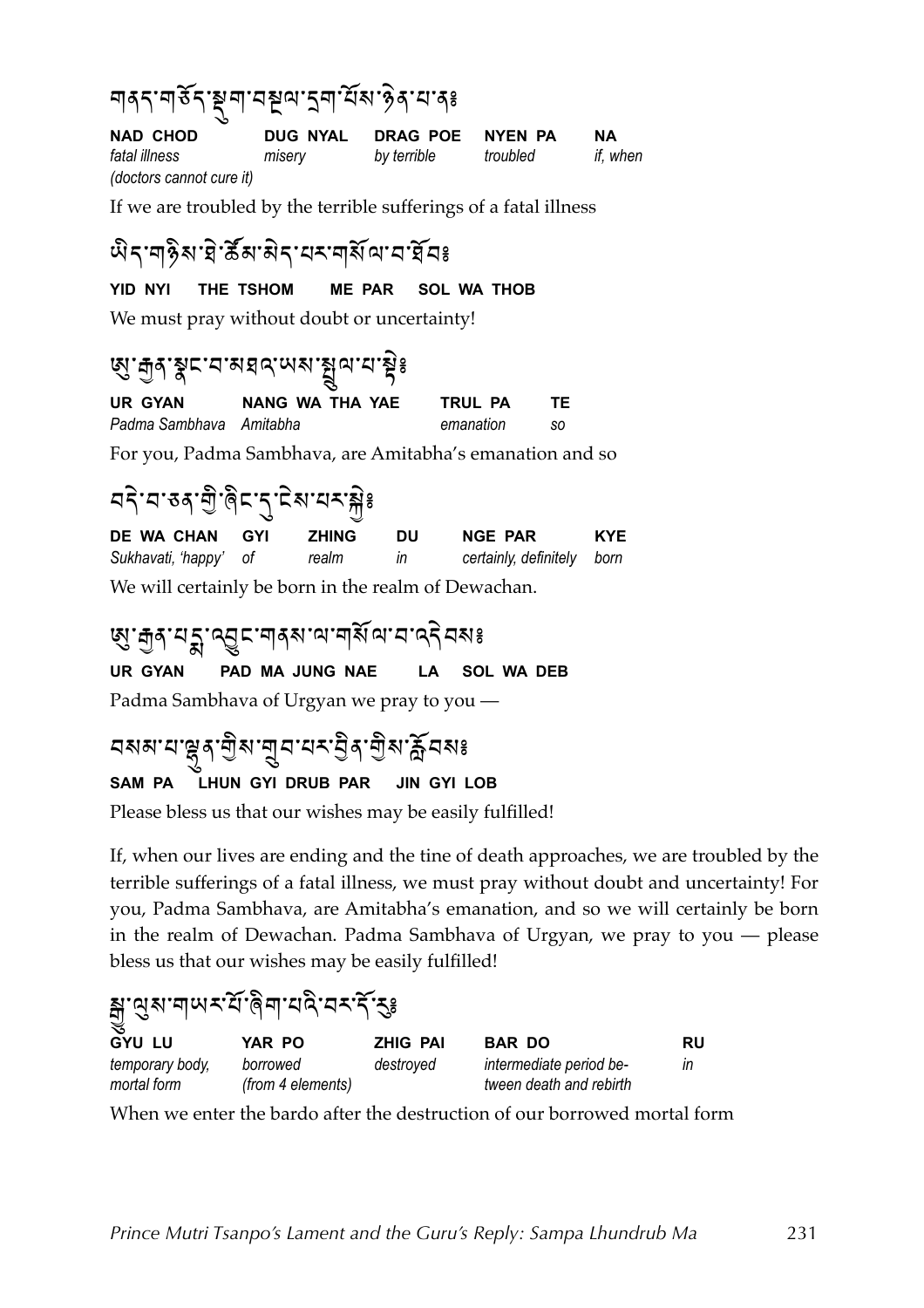#### ดศูตารูเราชิราดศูตาลิสุ นั่ง ชิรายารุะ

**TRUL NANG NYING TRUL CHEN PO NYEN PA NA** *deceptive, confusing more deceptive, extra by great troubled if, when appearances bewildering (i.e. worse than when we were alive)*

If we are troubled by even more bewildering forms of deceptive appearances

#### พิราๆ จิส' มิ รัส' มิรายรายุสัตวราชิยร

**YID NYI THE TSHOM ME PAR SOL WA THOB**

We must pray without doubt or uncertainty!

### 'ଷ୍ଠ' নৰ 'বৰ' শৰ্মুন' নাটৰ 'বৰ্ম' আৰু 'ই' অনঃ

**UR GYAN DU SUM KHYEN PAI THUG JE YI** *Padma Sambhava times three knowing compassion by*

For then you, Padma Sambhava who knows all in the three times, with your compassion will

### ดศูตามูรารราช รัฐ ตามราชิก รัฐ พระ

**TRUL NANG RANG SAR DROL WA THE TSHOM ME** *confusing appearances own place liberate undoubtedly (of bardo)* 

Most certainly cause all the confusing appearances to be liberated in their own place.

#### **छु: मुद् यङ्गु द्युद्दा ना वह्य स्वाद् विका**

**UR GYAN PAD MA JUNG NAE LA SOL WA DEB**

Padma Sambhava of Urgyan we pray to you —

### <u>নমম'ম'ল্লুৰ'লীম'নুম'মম্'ইৰ'লীম'ৰ্ক্ল</u>মমঃ

#### **SAM PA LHUN GYI DRUB PAR JIN GYI LOB**

Please bless us that our wishes may be easily fulfilled!

If we are troubled by even more bewildering forms of deceptive appearances when we enter the bardo after the destruction of our borrowed mortal form, we must pray without doubt or uncertainty! For then you, Padma Sambhava who knows all in the three times, with your compassion will most certainly cause all the confusing appearances to be liberated in their own place. Padma Sambhava of Urgyan, we pray to you — please bless us that our wishes may be easily fulfilled!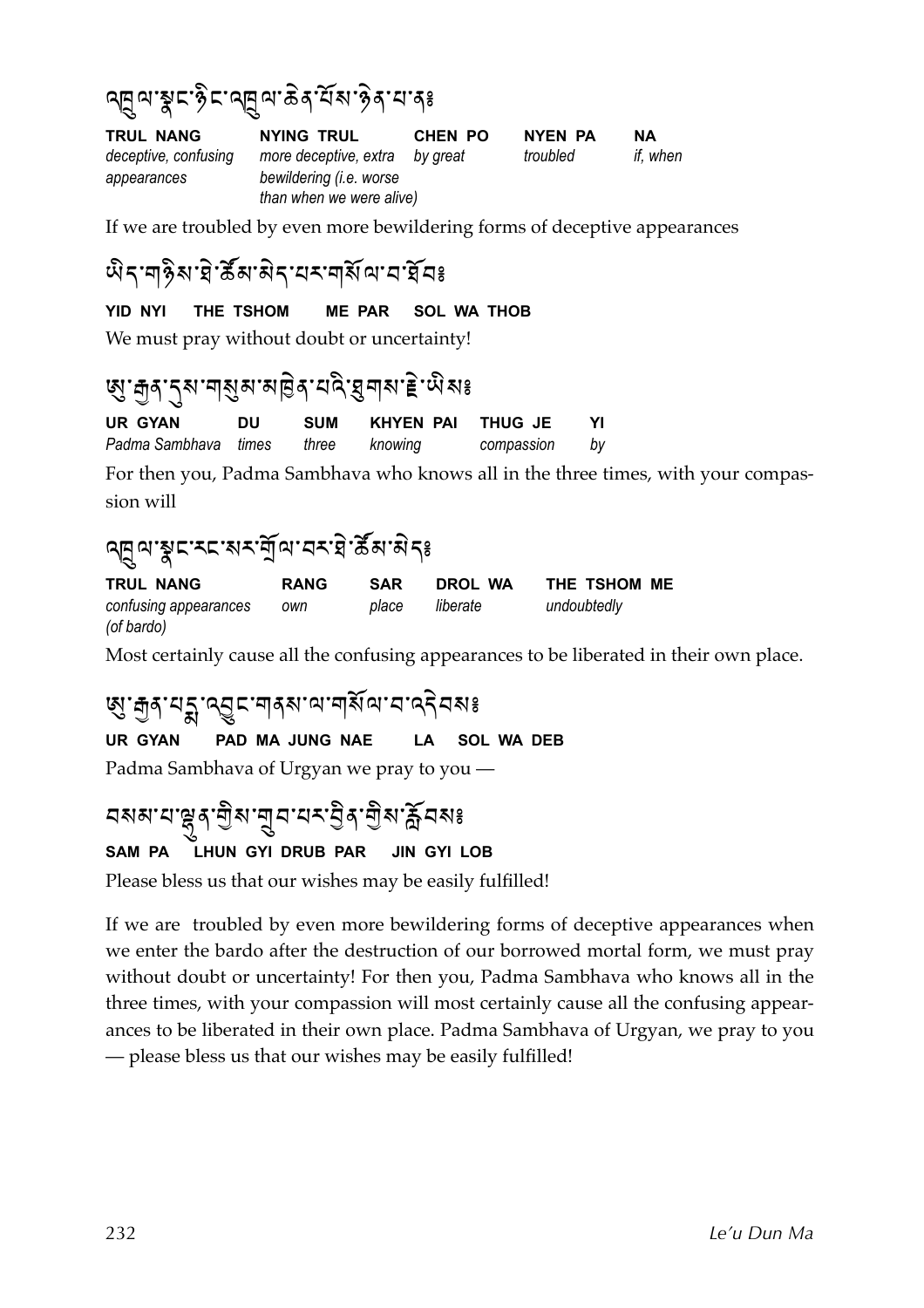

| ZHAN YANG LAE |                           | <b>DANG</b> | <b>KYEN</b>                                   | GYI | <b>WANG</b> | <b>GYUR TE</b>                   |
|---------------|---------------------------|-------------|-----------------------------------------------|-----|-------------|----------------------------------|
| moreover      | actions, karma,<br>habits | and         | reasons, situations, of<br>conditions, karmic |     | power       | due to.<br>developing            |
|               |                           |             | results                                       |     |             | (having gone under the power of) |

Moreover, if due to the power of karma and conditions

| $\mathbb{E}$ ہی ہے کہ اب کیا ہے کہ ایک رہی ہے میں کیا ہے۔ |             |                    |             |  |
|-----------------------------------------------------------|-------------|--------------------|-------------|--|
| <b>TRUL NANG</b>                                          | NGO POR     | <b>ZHEN CHING</b>  | DUG NGAL NA |  |
| confusing appearances,                                    | as entities | desiring, wanting, | miserv      |  |
| the false experiences of ignorance                        |             | attachment         |             |  |

We suffer because of taking confusing appearances to be real and true in themselves

#### <u>พิราสุริสาสิราสราสุสัญ</u>ราชีสะ

 $OPTOITIITIETETIITIITIBTIITIITIITI$ 

#### **YID NYI** THE TSHOM **ME PAR SOL WA THOB**

We must pray without doubt or uncertainty!

#### ড়ৢ*ॱ*ਜ਼ঌॱঀঽ৾৾৾৽ঀৼ৾৸ড়৽ঢ়৻ড়৻ৼ৻ৼ৻ৼ৾

| UR GYAN                   | <b>DE CHEN</b>                                                 | <b>GYAL POI</b> | NGO WO | TF.        |  |  |
|---------------------------|----------------------------------------------------------------|-----------------|--------|------------|--|--|
| Padma Sambhava very happy |                                                                | kina            | nature | thus, then |  |  |
|                           | (he is free of all the ignorant confusion that creates sorrow) |                 |        |            |  |  |

For you, Padma Sambhava, have the nature of the king of great happiness and

### ดศูตาฐธรุฑารชุตารรางจามคิฑายราธิระ

| <b>TRUL</b> | <b>NANG</b>                  | DUG NGAL TSAD |                                   | NE SHIG PAR JED |    |
|-------------|------------------------------|---------------|-----------------------------------|-----------------|----|
|             | confusing appearances misery |               | root, (i.e. totally) from destroy |                 | do |

Will totally destroy the misery of confusing appearances.

### **ฬ. มิ**รฺ สรี เรือะเประเทศ มี ส. ส. สรี สะ

**UR GYAN** PAD MA JUNG NAE LA SOL WA DEB

Padma Sambhava of Urgyan we pray to you —

### 

#### LHUN GYI DRUB PAR SAM PA **JIN GYI LOB**

Please bless us that our wishes may be easily fulfilled!

Moreover, if due to the power of karma and conditions we suffer because of taking confusing appearances to be real and true in themselves, we must pray without doubt or uncertainty! For you, Padma Sambhava, have the nature of the king of great happiness and will totally destroy the misery of confusing appearances. Padma Sambhava of Urgyan, we pray to you - please bless us that our wishes may be easily fulfilled!